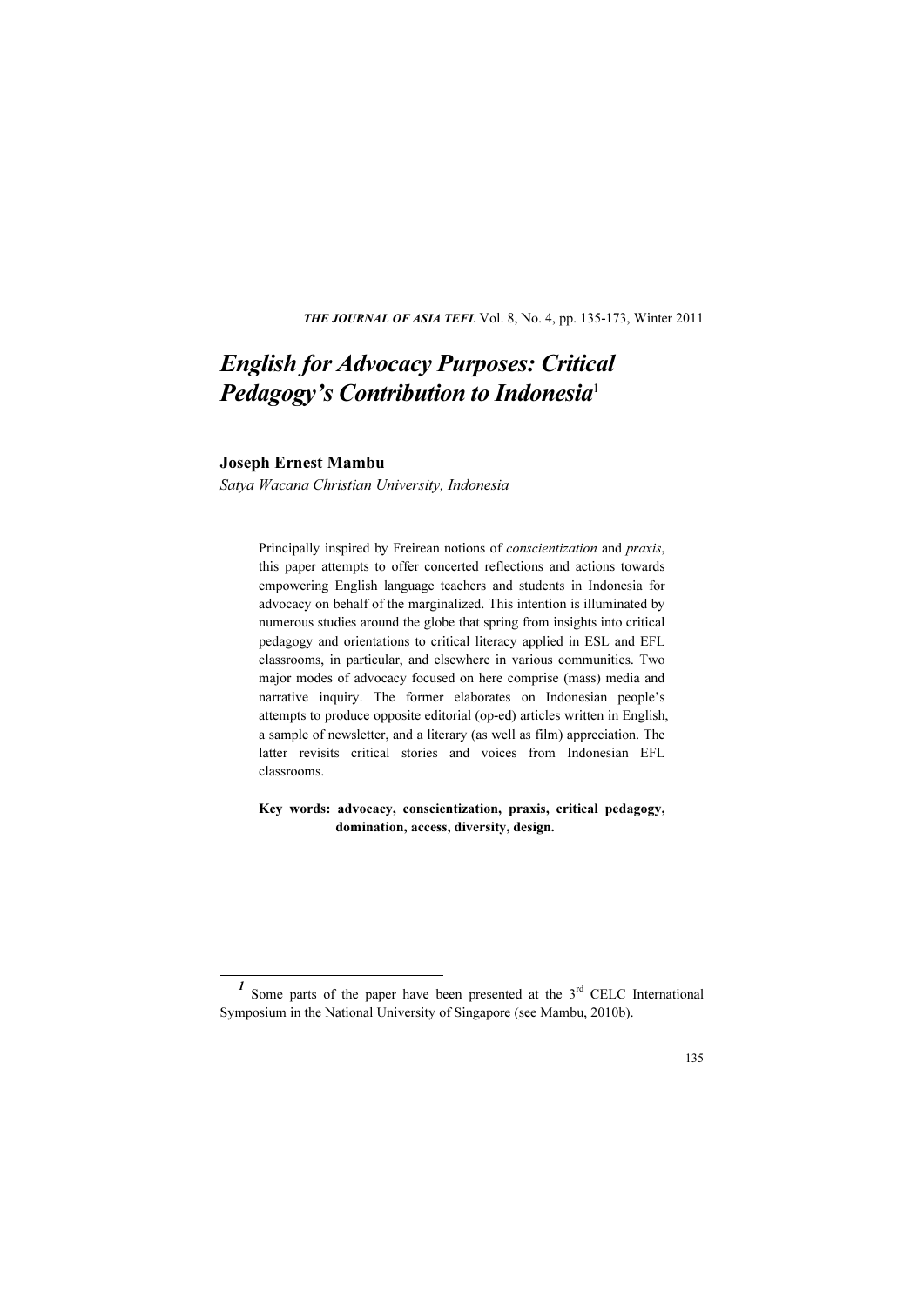# INTRODUCTION

-

In Collins Dictionary of Sociology, the term advocacy research is suitable to the spirit of advocacy endorsed here. It is defined as:

a form of social policy research (e.g. on rape) undertaken by researchers with a strong concern about the importance of a social problem. The aim is both to collect information about the level of a social problem and to *raise public* consciousness. (Jary & Jary, 2000, pp. 7-8, emphasis added)

More specifically, in the field of English education in Indonesia, public consciousness should be raised by involvement in conscientization: "…learning to perceive social, political, and economic contradictions, and to take action against the oppressive elements of reality" (Freire, 2000, p. 35). Originally, the notion was confined to how Brazilian peasants in Freire's era were to start posing problems (or problematize) their taken-for-granted dayto-day lives in the society that had led them to being oppressed by feudalistic landlords. Ever since his works were translated to English, Freire's ideas began to be applied in general education worldwide within the purview of critical pedagogy (henceforth CP).

It is also necessary here to have recourse to Freire's (2000) notion of praxis: "reflection and action upon the world in order to transform it" (p. 51). Similar to conscientization, praxis requires us to illuminate, through critical reflection, the various forms of oppression in a given social context and initiate informed actions, or at least inspire the willingness to act (i.e., "conative"<sup>1</sup> ability; see Karyanto, 2011, p. 122), in order to eliminate or ameliorate such oppressions, thus transforming the social world. Put simply, praxis helps us to envision a better – more just and humanized – world. This is the essence of CP-inspired advocacy.

<sup>&</sup>lt;sup>1</sup> "... by the conative function of language is meant its use for influencing the person one is addressing or for bringing about some practical effect" (linguistics, 2011).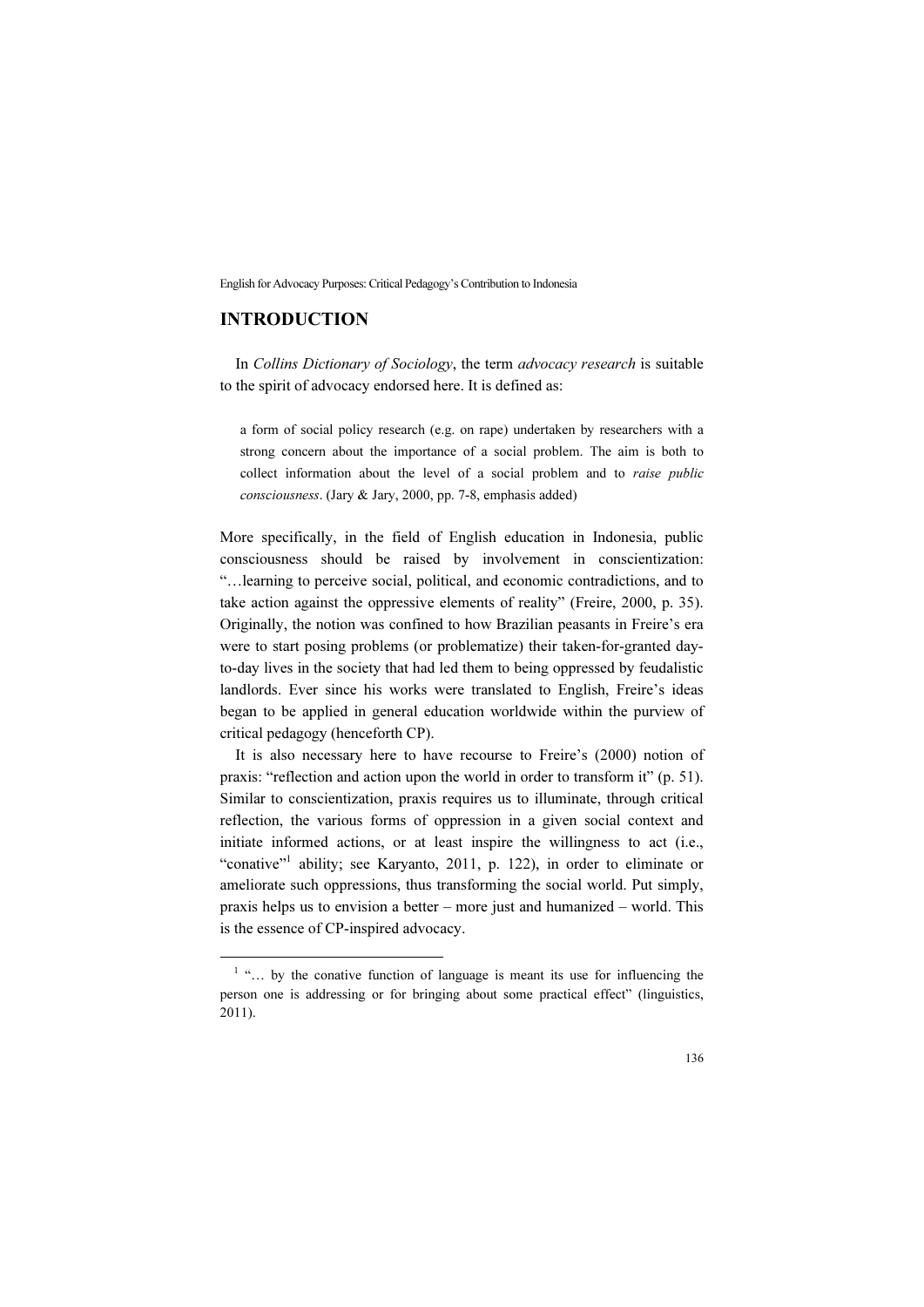In English language teaching (ELT), CP has "manifested itself mainly in terms of curricular and classroom practices" (Crookes, 2009, p. 185). Two major streams have emerged. First, some ELT scholars have tried out a critical pedagogical (CP) curriculum or CP-inspired formal classes in (a) ESL (e.g., Frye, 1999 and House, 2002 in the U.S. setting; Lin, 2004 in Hong Kong) or (b) EFL contexts (Fredricks, 2007 in Tajikistan; Mambu, 2009a, 2010a in Indonesia). Second, some CP-inspired ELT educators have reflected upon problematic pedagogical practices and situations in classes or schools not explicitly implementing formal CP curricula. These involve classrooms where students were required to conform or be subservient to the (Standard) English and/or give up their first language (see discussions in Canagarajah, 2004; Goldstein, 2004; Huang, 2009; Lin & Luk, 2005; Mambu, 2009b; Pennycook, 2004). In some other settings students were to assimilate themselves to the mainstream and abandon their own cultures (Goldstein, 2004; Kubota, 2004). Some other studies draw attention to English nonnative teachers' inferior status compared to ELT teachers who are English native speakers (Braine, 1999; Brutt-Griffler & Samimy, 1999). In another context some teachers perceived their being oppressed by fellow teachers of (foreign) languages other than English who regarded EFL teachers as "right-wing stooges of U.S. imperialism" (Cox & Assis-Peterson, 1999, p. 437).

The two streams unravel themes of oppressions and their envisioned (or realized) alleviations through inquiries into one or more of these aspects: (a) ESL/EFL teachers and students' pedagogical practices, (b) language use, and (c) identities. In a similar vein, Hillary Janks's (2010) framework, among other critical insights, will be utilized in this paper. Janks's framework, arguably, allows CP researchers to shed more light on the complexity of oppression and its mitigation through some forms of advocacy using English.

Janks's (2010) orientation to critical literacy has inspired her dominationaccess-diversity-design framework. Janks's framework is interdependent and there are many ways of making sense of it. Basically, however, domination refers to such dominant forms as "dominant languages, … varieties, …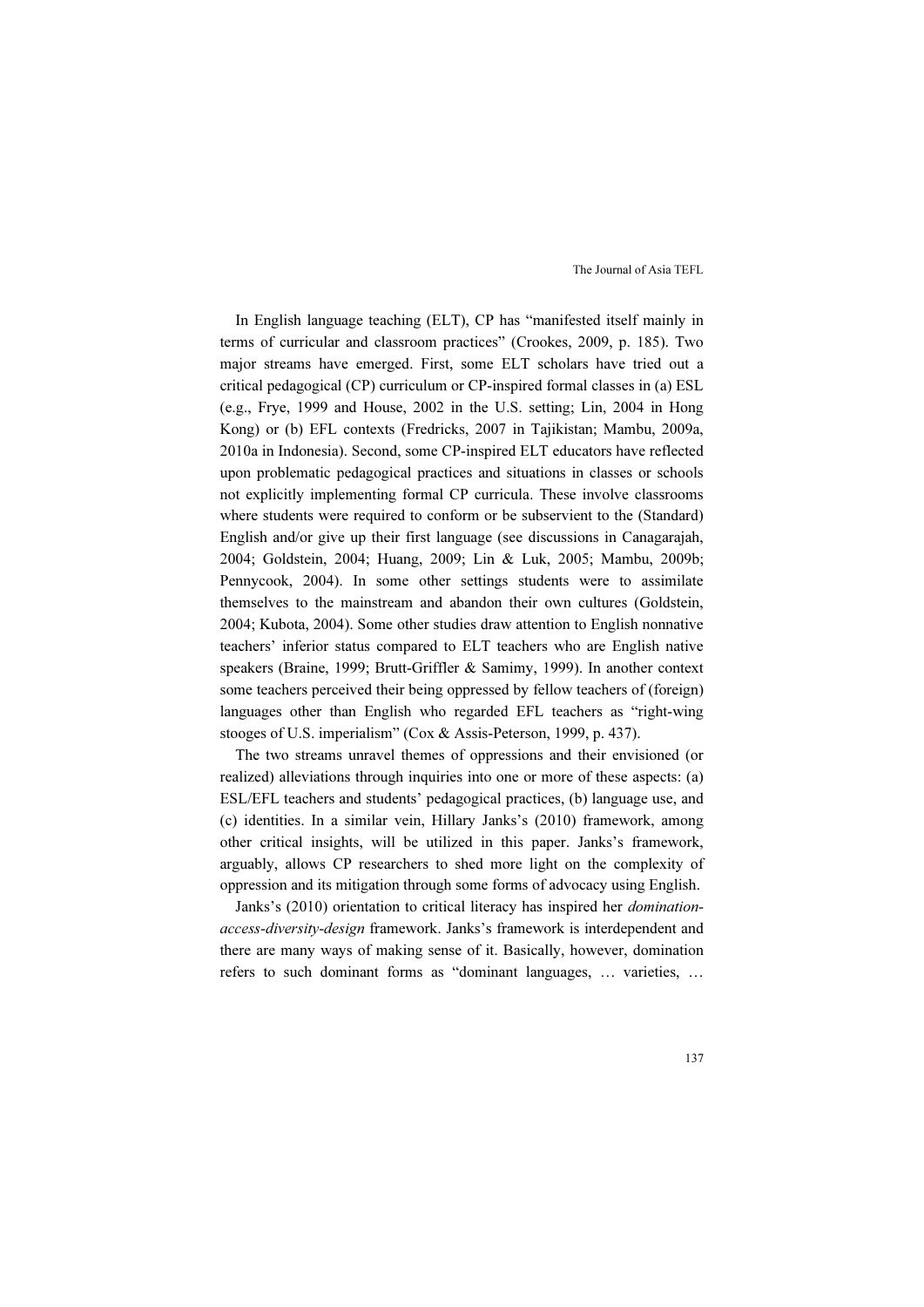discourses,<sup>2</sup>... knowledges, ...[or] genres..." that those in power attempt to maintain and reproduce (p. 24). The marginalized people's access to such dominant forms may either perpetuate domination, when they turn to oppressors themselves (Freire, 2000), or empower the marginalized to challenge dominant power(s) in political, religious, or educational realms, among others. Diversity entails people's or learners' diverse (social) identities and their rich ways of expressing themselves through multiple modes (including mass media and narratives that I will discuss below). Design, as Janks (2010) puts it, "recognises the importance of human creativity and students' ability to generate an infinite number of new meanings". More strongly, it is human beings' "productive power" to "challenge and change existing discourses" and above all forms of oppressions by way of "multiplicity of semiotic systems" or, simply put, various modes or channels (p. 25). Design in this sense is hence akin to Freire's (2000) idea of transformation of the world.

Janks's (2010) framework fits well into her own country (South Africa) that had a long oppressive tradition of apartheid politics in the past. Likewise, hers is relevant to an Asian country like Indonesia whose past was tarnished by some European countries' imperialism (i.e., "domination"). In fact, the domination in Indonesia has endured not only at a macro level (e.g., massive market and cultural expansions from big countries such as China and the United States) but also at a more micro level (e.g., fellow Indonesians who are corrupt and dominate ownership of economic capital). Access to economic capital and opportunities to improve people's lives is crucial in Indonesia which has very diverse ethnic groups, religious beliefs, and levels of prosperity. Moreover, a pressing need to transform Indonesia into a more just nation through English language teaching and learning highlights the importance of design in Janks's view.

Prior to elucidating in greater detail some forms of advocacy in Indonesia

 $2$  The term "Discourses," as James Paul Gee argues and was cited by Janks (2010), refers to "… social embedded 'saying (writing)-doing-being-valuing-believing combinations'" (p. 22).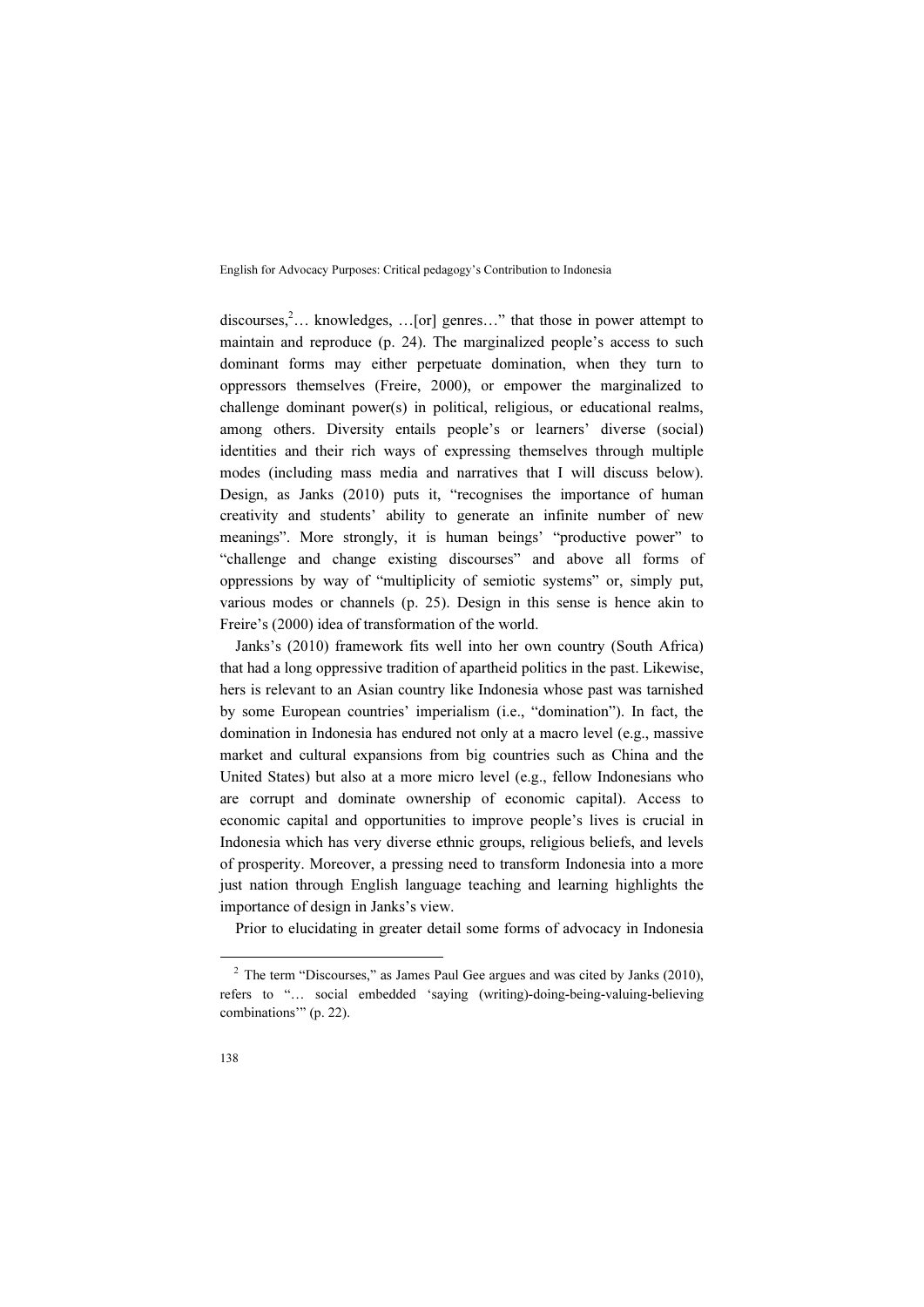using English through (1) mass media, (2) literary and film appreciations, and (3) personal narratives, I will situate Janks's (2010) theory in CP-inspired advocacy worldwide.

# FORMS OF CP-INSPIRED ADVOCACY: FROM A WORLDWIDE SCOPE TO AN INDONESIAN SCOPE

Evidence abounds in terms of how first (L1) and second language (L2) teachers initiated advocacy on behalf of their marginalized students or fellow colleagues. In addition to studies cited in the introduction, there are also other works that exhibit CP-inspired advocacy in various educational settings. Such advocacy can be viewed through Janks's (2010) critical literacy lens. The theoretical components of domination, access, diversity, and design are interdependent and thus not mutually exclusive. Nonetheless, for simplicity's sake, the unfolding review below focuses on each of these components first. As advocacy aims at exposing social problems and raising "public consciousness" (recall Jary & Jary, 2000, p. 8 cited at the beginning of this paper), it is also possible to bring up social problems that spring from each of Janks's (2010) four components. In due time, the possibility of synergizing the four components all together will also be discussed.

In regard to the issue of domination, it is worthwhile to reflect upon some classroom vignettes that depict dominating or repressive students, teachers, lessons, colleagues, and government regulations. Reflections on these situations may ignite further discussions leading to real forms of advocacy. For instance, Esbenshade (2002) discussed the necessity of paying attention to an insensitive and offensive student who dominated L2 classroom discussion and dampened other students' spirit to talk. It is also possible that (dominating) L2 teachers provide harsh and confusing feedbacks (Shaw, 1996). Domination by teachers was also shown in the case of Peruvian teachers' sexist attitude toward their students learning Quechua (van Lier, 1996). A foreign (Spanish) language learner got bored with classes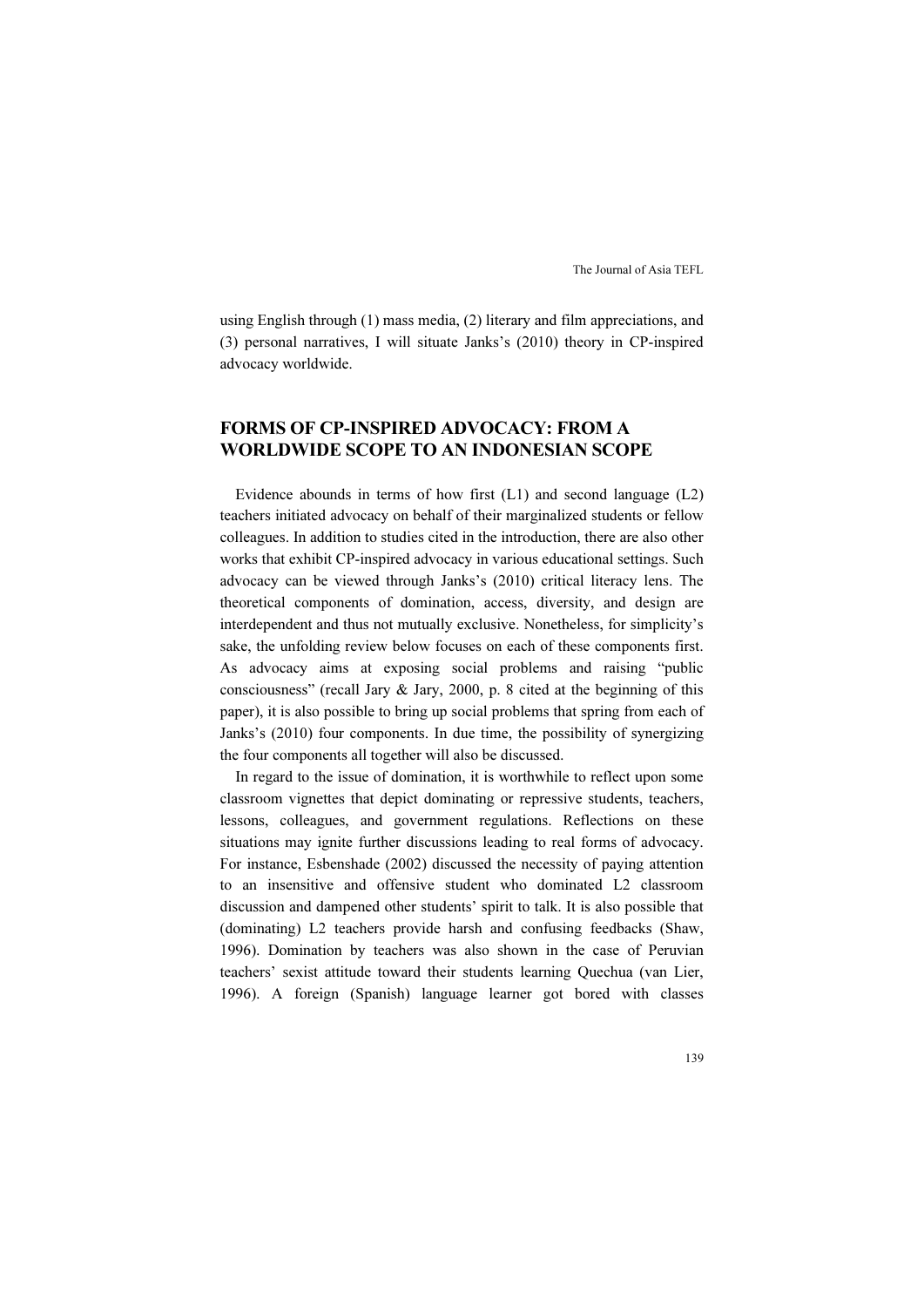dominated by grammatical drills (Cotterall, 2005). Teachers' beliefs that collided with their colleagues' (or repressive state's) expectations have made teachers in various contexts feel dominated or oppressed (Sato, 2002, in Japan/EFL setting; Shi, 2002, in China/EFL setting; Spilchuk, 2009, in Singapore/ESL setting).

Access to quality classroom discourse is also salient. At times studentteacher interactions were hampered as ESL students were silent or reticent due to (a) teachers' impatience as they wanted to solicit quick responses (Boshell, 2002; Hilleson, 1996; Tsui, 1996) or (b) simply being overlooked by the teachers (Tsui, 1996).

Diversity is often not acknowledged when minority groups have to assimilate themselves to the mainstream and abandon their own cultures (Goldstein, 2004 in Canada; Kubota, 2004 in the United States). Denial of diversity is also apparent in countries where English varieties distinct from the "standard" or languages other than English are not highly appreciated (e.g., Brutt-Griffler & Samimy, 1999; Canagarajah, 2004; Goldstein, 2004).

Design in Janks's (2010) view is a deliberate action to transform a society. For example a Cape Verdean (CV) teacher attempted to liberate the CV society, which was once colonized by Portuguese, through CV language learning (Brito, Lima, & Auerbach, 2004). Butet Manurung (2007) empowered Orang Rimba (literally "jungle people"), a tribe in inland Sumatera, Indonesia, to use their newly learned first language literacy to identify oppressive outsiders who did illegal logging, where it was done, how many people were involved, what kind of wood was stolen, and where the wood was sold.

Besides Manurung's (2007) praxis together with Orang Rimba, the seeds of CP in Indonesia have actually grown rapidly especially after the former authoritarian Indonesian second president Soeharto stepped down from power in 1998. CP development has just culminated in a book edited by Tilaar, Paät, and Paät (2011). Their book is titled Pedagogik Kritis: Perkembangan, Substansi, dan Perkembangannya di Indonesia (Critical Pedagogy: Its Growth, Substance, and Development in Indonesia). This book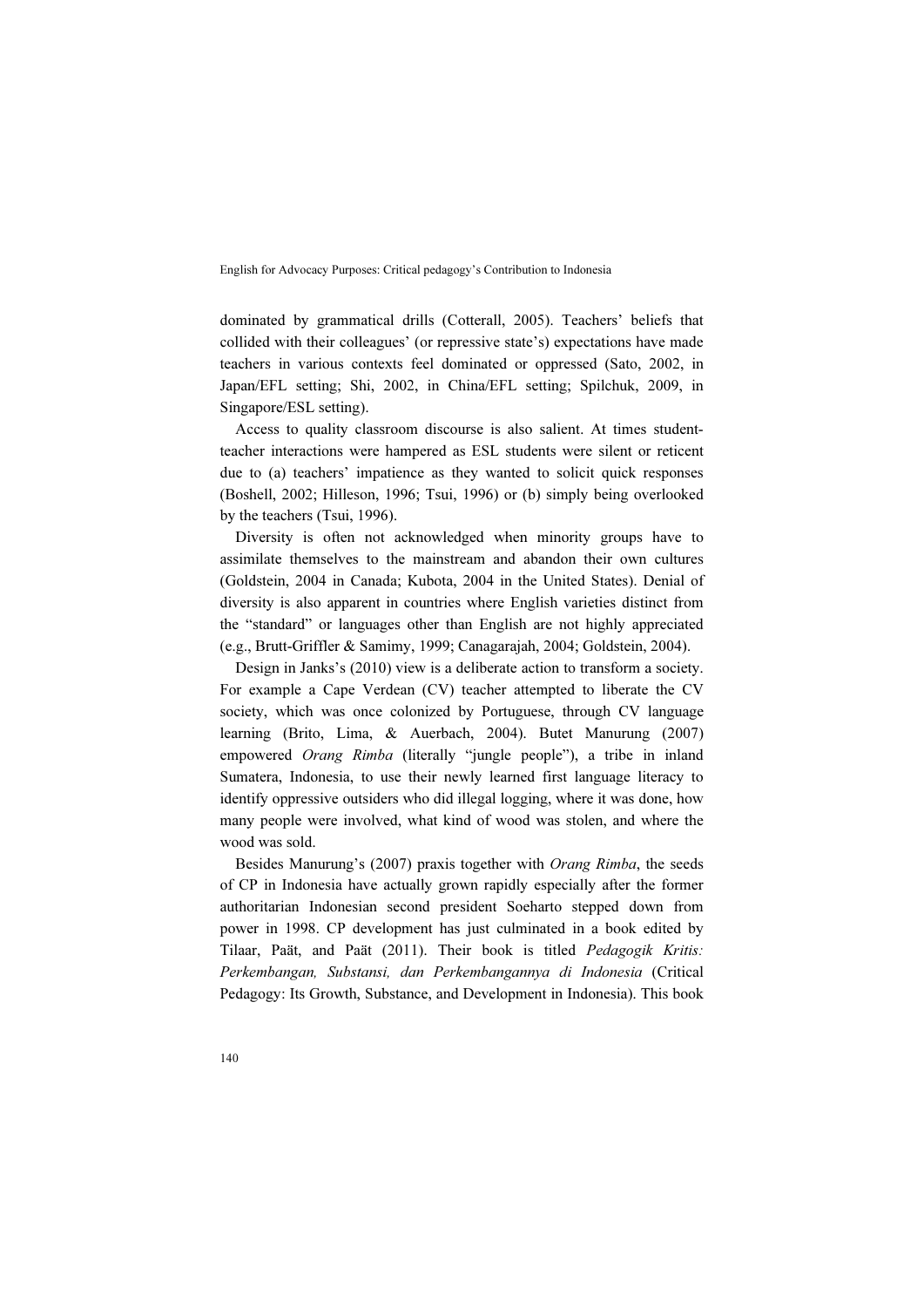is interdisciplinary as it entails discussions about theoretical reflections and practical implementations of CP in such fields as plastic arts (Bangun, 2011), information and communication technology/ICT (Subkhan, 2011), and foreign (especially French) language education (Paät, 2011), among others. In Janks's (2010) view, all of these scholars are uniform in challenging the domination of "traditional" and "outdated" education emphasizing on "an act of depositing" knowledge (Freire, 2000, p. 72). Access to quality education and having respect for students' diversity has been ensured in Sanggar Anak Akar school (Karyanto, 2011). Paät (2011), in line with Giroux, has particularly suggested some ways of designing foreign language courses that attempt to relate descriptions of specific events in certain places of a country to their wider social and political implications. As a micro objective, when a history teacher discusses Timor Leste, these pieces of information are typically presented: (1) the date when the Indonesian Army (TNI) occupied Timor Leste (i.e., December 7, 1975); (2) the reason of the occupation; (3) those who agreed with or opposed the argument that there had been violations of human rights there. As a macro (socio-political) objective, Paät suggested that these questions should be posed: (1) Whose vested interests were served during the occupation of Timor Leste? (2) Who benefited from the occupation? Although these questions look more suitable for history teachers, foreign language education (including TEFL) can adapt Giroux's idea, as suggested by Paät (2011, pp. 226-227).

CP in Indonesian ELT is still lacking, though. To the best of my knowledge, the intention of integrating CP insights into ELT practices has been called for by Hayati (2010) and myself. In my earlier studies I asked my EFL undergraduate students (Mambu, 2009a) and EFL high school students (Mambu, 2010a) to make sense of realities represented by four pictures I showed on a PowerPoint presentation in class: McDonald's burgers, a beauty pageant, a crowded city, and a beggar in front of a shrine. By so doing, I attempted to follow Freire's (2000) path of inquiry called "thematic investigation" (p. 104). Some keywords or issues that highlight "social… and economic contradictions" (to use Freire's [p. 35] words) transpire in some of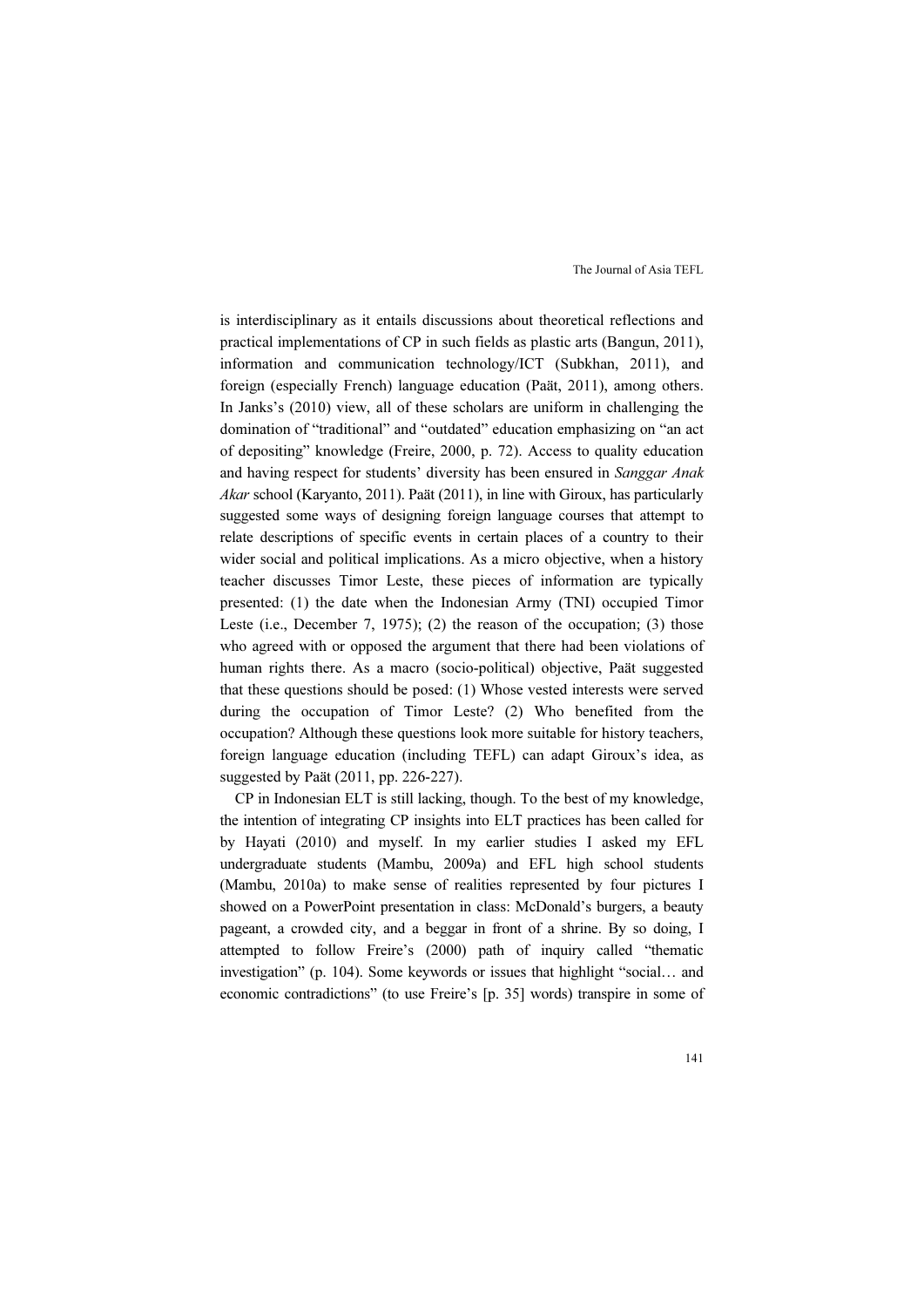my university students' comments: "consumerism," "capitalism," "starvation" (picture 1), "the stereotypical concept of beauty," "no sense of crisis in beauty pageant" (picture 2), "poverty," and "class struggles and discriminations" (pictures 3 and 4) (Mambu, 2009a, pp. 67, 70-71). In these studies I did not address Janks's (2010) theory. Nonetheless, her theory is likely to extend my studies. For example, notions of poverty and class struggles can be further discussed to explore the issue of domination. Furthermore, Indonesian ELT teachers need to help the poor have more access to quality and affordable food, which are not necessarily McDonald's burgers. This intention is likely to be achieved when these teachers have respect for, let us say, diverse Indonesian traditional snacks that they can advertise to an international audience through English. These teachers even can train EFL learners in rural areas to design their own advertisements written in English and publish them through the Internet. When the international world has more ample access to Indonesian traditional snacks, there is a greater likelihood that foreign countries import these commodities, thus increasing rural people's revenues. In turn, people's increased wealth will ensure access to not only quality food they can buy or produce by themselves but also a decent life physically, mentally, and spiritually (Mambu, 2010a).

Overall, forms of advocacy will have much more (explanatory) power and impact to societies when the four components of Janks's (2010) theory are made sense of and utilized together as a whole. This has been exemplified above when I discussed the expansion of my earlier studies (Mambu, 2009a, 2010a) on the Freirean thematic investigation. In the following sections, Janks's (2010) theory, enriched by other critical insights, will lay the foundation for analyzing some forms of advocacy that I have been involved in or witnessed.

### Advocacies Through Media

With the advancement of information communication technology (ICT), mass media is no longer limited to printed materials but also online materials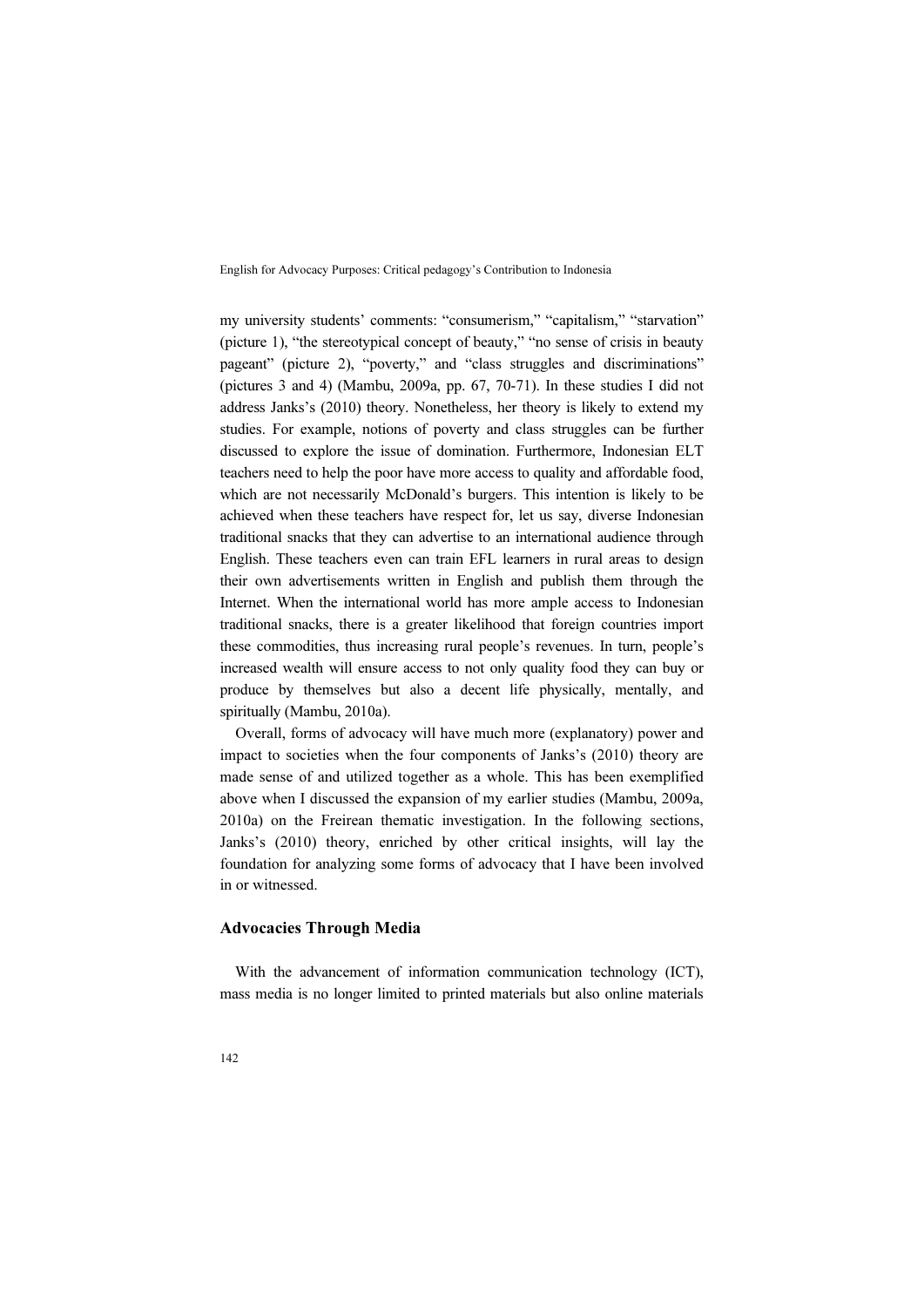on the Internet. It is important to bear in mind here, however, that ICT is not to replace originality and cogency of thoughts, expressions, and reasoning when both English teachers and learners publicize their oeuvres online. Subkhan (2011) warns us that without recourse to critical pedagogy, uncritical ICT use runs the risk of (1) depriving ourselves of our own socio-cultural contexts, (2) succumbing to technology and being controlled by it, (3) plagiarism, (4) simply "pamer teknologi canggih" (exhibiting sophisticated technology) and yet obscuring the essence of desirable educational goals, and (5) desensitizing ourselves from the likelihood that media can be wrong, biased, and negative (pp. 146-150). Guarding ourselves against such possible negative aspects of ICT, we need to consume (and disseminate our praxis through) printed and online mass media with prudence. More specifically, I submit that we use ICTdriven mass media to express socio-cultural critiques and make real transformative actions known by the public.

The three subsections below (op-ed articles, a newsletter, and literary  $-$  as well as film – appreciations) exemplify advocacies through (mass) media. Due to space constraints, I will not discuss in further depth several other possibilities of authoring advocacies in English, e.g., (a) advocacies through letters to the editor; (b) advocacies against op-ed articles, folklores, and movies that perpetuate oppressions to human beings on the bases of race, gender, religion, sexual orientations, social status, etc.; and (c) reporting similar advocacies as fueled by Indonesian magazine articles on "gratis schools" in Jakarta (Sholekhudin, 2010) and supplying entrepreneurial capital for the destitute in Sodong village, Bogor, West Java, the action of which was inspired by the 2006 Peace Nobel Laureate Muhammad Yunus (Eulalia Adventi K., 2010).

### Op-Ed Articles Written In English

EFL learners can reflect on current issues facilitated by EFL teachers and practice writing op-ed articles and newsletters written in English. ICT allows us to access to current news online without having to subscribe to any of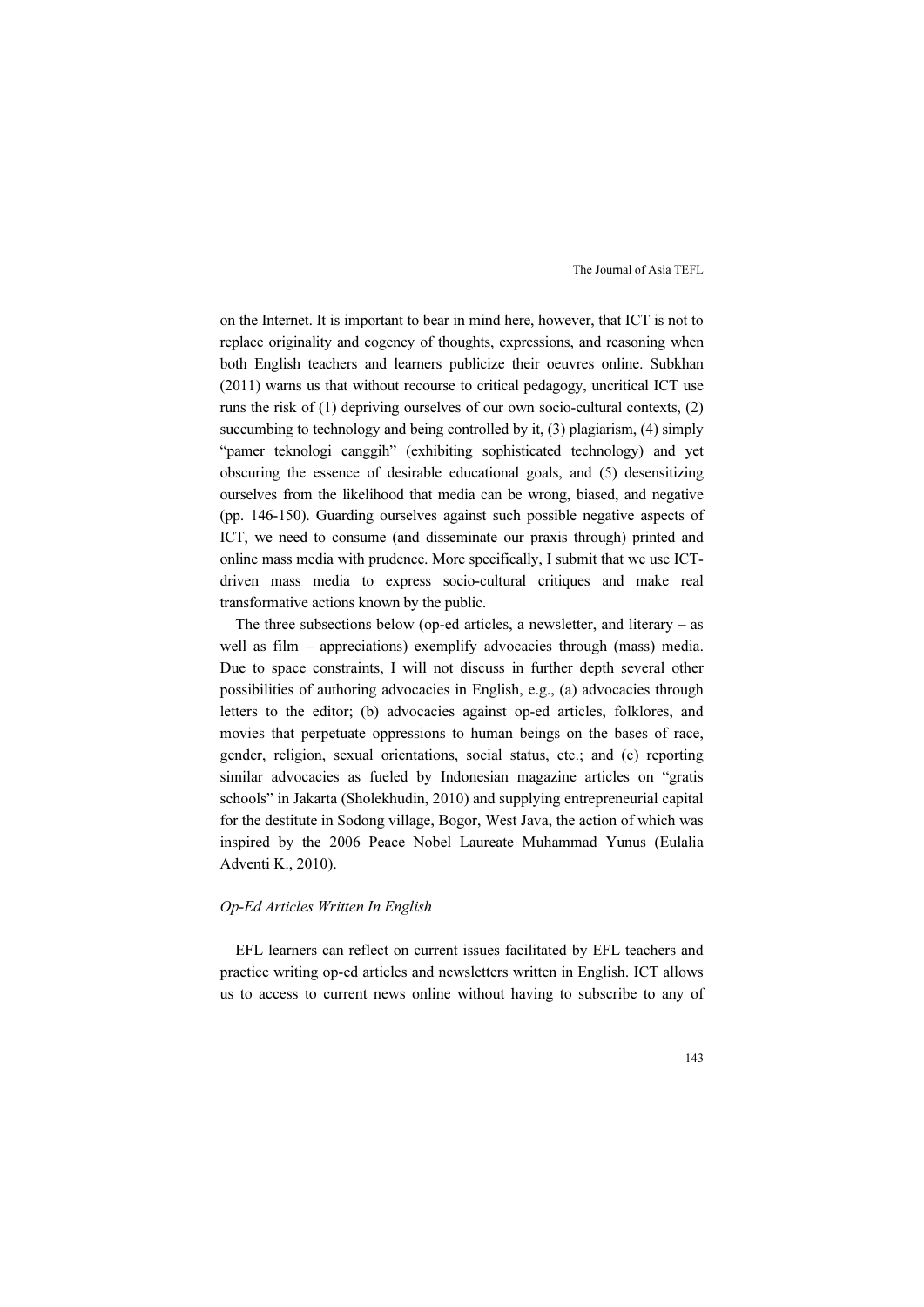them. However, with the spate of information available online, careful attention to the reliability of news is paramount, especially when we would like our op-ed articles and newsletters to be written reliably, too. As human beings we have very limited capacity to always avoid ourselves from being biased but we can practice to be balanced in commenting and reflecting upon current news.

This has been exemplified by Wisudo (2011), who promotes critical literacy courses in Indonesian schools, in response to the Minah case. Minah, a 55-year-old poor woman, was referred to the court because of stealing three cocoa fruits at Rumpun Sari Intan, Ltd., Banyumas, Central Java. Wisudo suggests that teachers ask these questions to stimulate further discussions: "Does Minah deserve being brought to the court?" "Who is/are the culprit(s) in this case?" "What would you do if you were the foremen in the cocoa plantation, the police, or the judge(s)?" etc (p. 204). Next, teachers may tell the students to obtain more data from the media regarding the average income local farmers could get in comparison to what the company's can earn on average. Within the conscientizing spirit, students are then to analyze the societal structures (or forms of domination, in view of Janks [2010]) that oftentimes marginalize the poor. But Wisudo offers a balanced view: While he takes side with the poor, it does not mean he overlooks this crucial matter by reminding students of this question: "Is stealing ever justifiable?" Critical literacy course, so Wisudo's argument goes, can be continued by requesting the students to write an essay in the light of the Minah case entitled "What is Justice?" and to design concrete actions for Minah (Wisudo, 2011, pp. 204-205).

Building upon Wisudo's (2011) idea, I believe learners can also practice writing an op-ed on Minah's case. But before scaffolding the process, I will present my own op-ed article published in The Jakarta Post (see Mambu, 2010c) first, which I quote at length here (see Appendix A). My rationale behind self-citing here is to voice myself better when I reflect further on my work.<sup>3</sup>

<sup>&</sup>lt;sup>3</sup> In fact, I have to acknowledge the works of Setiono Sugiharto (a prolific writer from Atma Jaya Catholic University, Jakarta, Indonesia) especially one of his most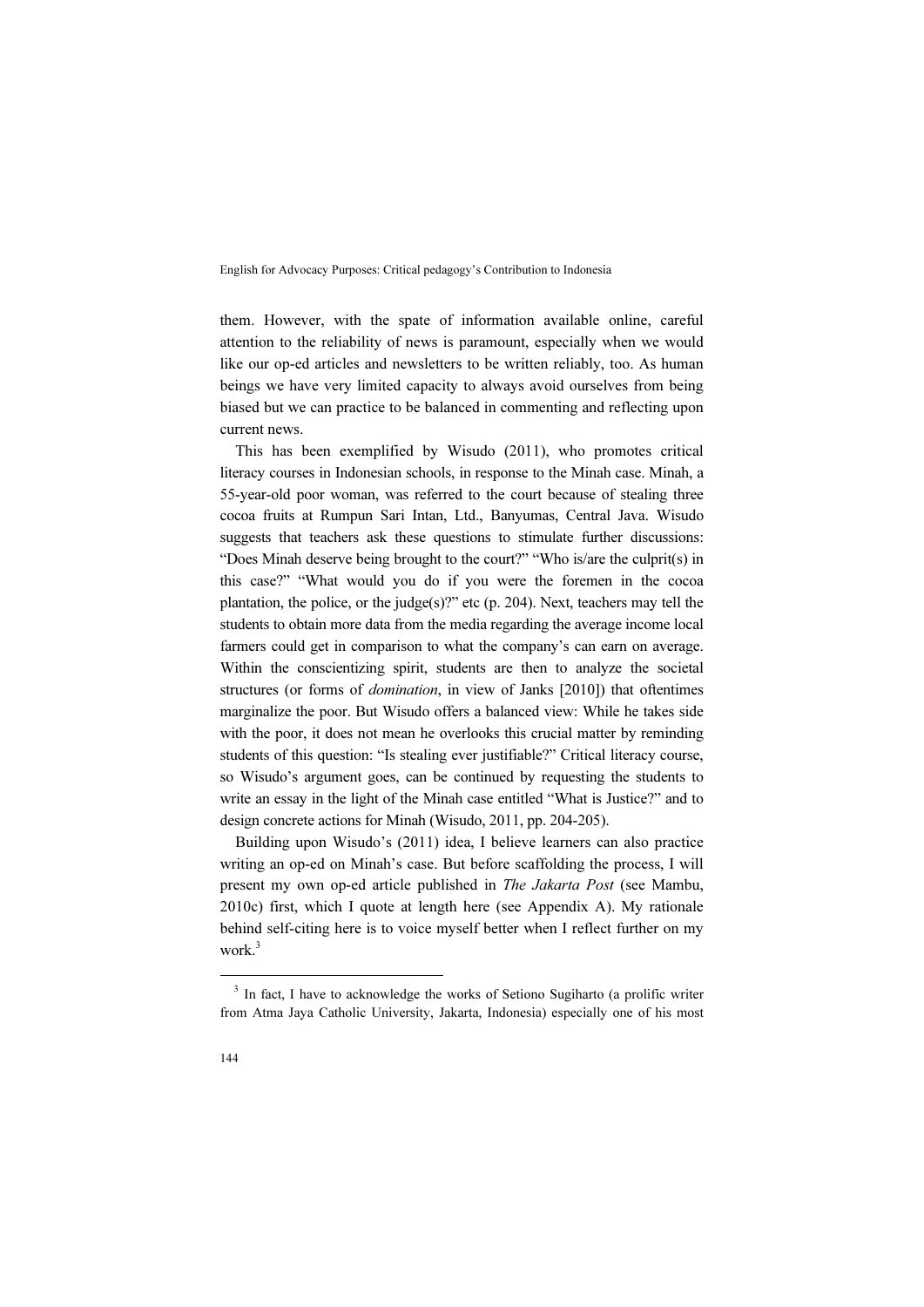Reflecting on my own thoughts, I began to question why I wrote this advocacy in English in the first place. First, although many Indonesian government officials cannot read English, at the time of writing the article and this paper, Susilo Bambang Yudhoyono, our president, is a fluent English speaker himself. I hope he reads The Jakarta Post regularly and happened to read my criticisms: (a) that he elected some of his (coordinating) ministers (e.g., Hatta Rajasa) not based on their specialized capabilities but on political deals; (b) that as a dignitary beyond commander in chief who might not have been raised in an extremely poor family, he should have had more empathy for the poor. Second, whoever is able to read English writings and is planning to be future Indonesian leaders, they need to remain conscientious citizens eager to listen to marginalized people, to which they used to belong and/or to whom they are supposed to stand up for. Third, I intend the article as an address to an international audience who probably wish to get acquainted with Indonesian writers inspired by critical pedagogy.

Fourth, my published work can act as a model for EFL learners in Indonesia who want to follow my path of advocacy through mass media. From Janks's (2010) perspective, increasing learners' awareness of the existence and significance of op-ed articles means granting them access to experimenting with designing a diverse range of discourses or meaning making processes that challenge political leaders' forms of domination. Further on, experimentation with meaning making through English can be acquired first and foremost through narrow reading (see Krashen, 2004) on only a certain case EFL learners are enthusiastic about (e.g., Minah's case, electricity basic tariff, Gayus Tambunan the Indonesian corrupt tax official, etc.) so they get the feel of the case. Following Krashen's original idea, Schmitt and Carter (2000) defines narrow reading as "reading on the same topic over the course of a number of texts," which allows learners to be "familiar with the topic and have much better background knowledge for future passages on that topic" (p. 5). Next, when they can critically identify

recent articles in The Jakarta Post that also implies advocacy on behalf of students, which, I believe, may include EFL learners.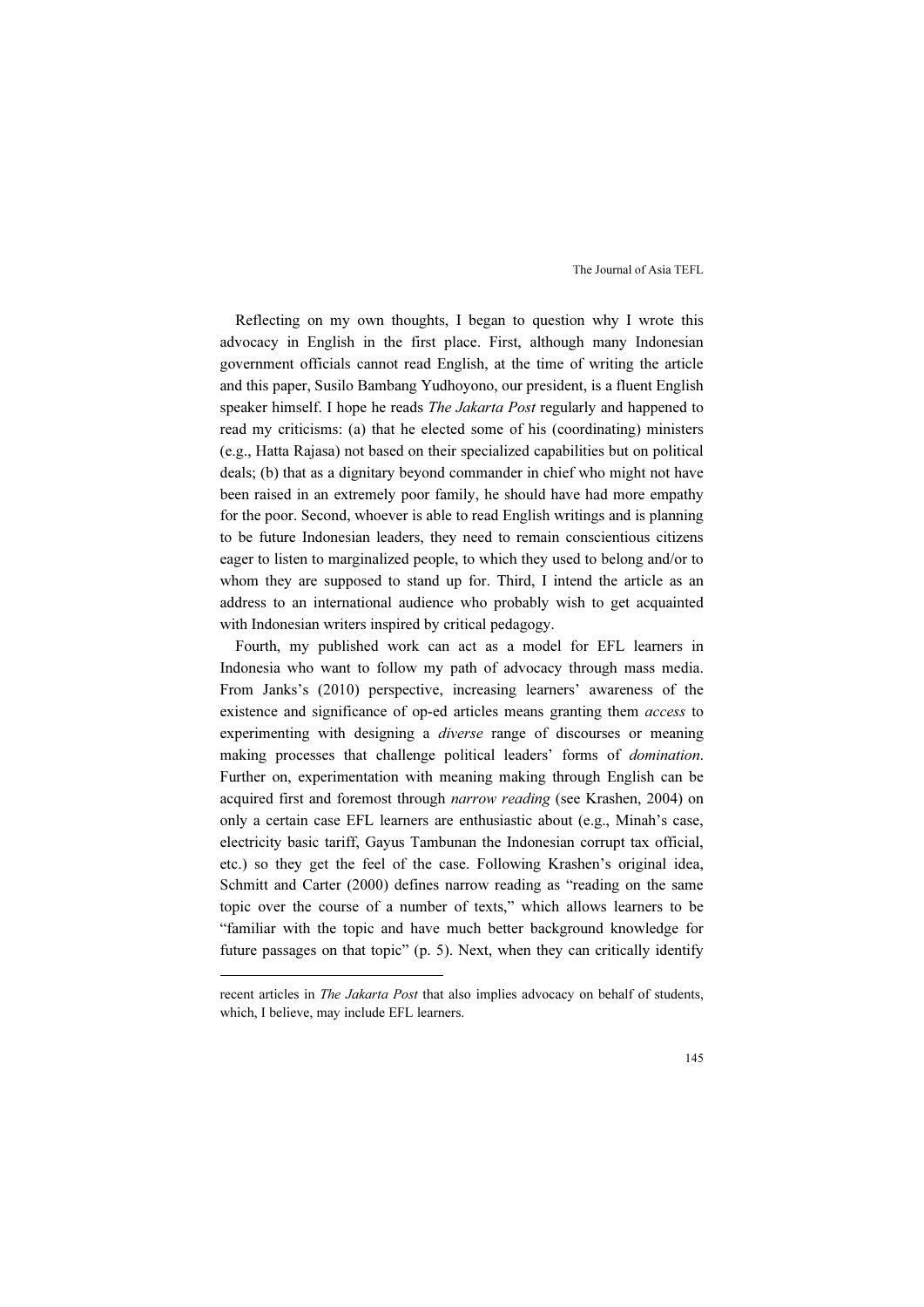the "gap" in what they perceive and read on the case from newspapers, TV, or the Internet, the gap will be a starting point from which they can flesh out more ideas in writing an op-ed.

Even critical people may sometimes overlook the stealing culture of poor people like the 55-year-old Minah in Banyumas and only focus on societal stratifications leading to injustice. In fact, the stealing culture (the "gap" I am talking about here) is a form of oppression in itself that will not solve the problem of injustice. Minah might have stolen cocoa fruits many times before she was finally caught red-handed (again!) and brought to the court.<sup>4</sup> Belonging to the lower caste of the society, Minah has been oppressed, and yet by stealing the plantation owners' cocoa fruits in order to survive, Minah may be perceived as dehumanizing herself even further. My suggestion in this simulated op-ed writing process would be that students learn to avoid themselves from rampant corruption in Indonesia that also accounts for the stealing culture. Besides that, they need to fight for justice so that people like Minah can have equal access to quality education and well-being. More broadly, it is also important to learn from Freire's (2000) perspective that increased power/agency through education should not, though it unfortunately may, lead the once oppressed people to oppress (e.g., outsmart, steal, and exploit) others.

Pinpointing a gap like the stealing culture in Minah's case after some narrow reading is a preliminary step of composing arguments in op-ed articles. Familiarity with social (and critical) theories like those of Freire is also paramount. In my own TDL article I was exposed to TDL news I read in newspapers or I listened to on TV. From narrow reading (and listening) of the news, I notice that there was a gap in terms of how Indonesian government officials seem to have neglected "poor people's voice(s)" and yet appear to have been more attuned to "all the dignitaries' noise" favoring economic logic of capitalism. Discussions about "voice-noise interface" in the TDL article are possible only after I read narrowly, to use Krashen's (2004)

<sup>&</sup>lt;sup>4</sup> I am grateful to Ms. Lany Kristono, my colleague, for bringing this up to me.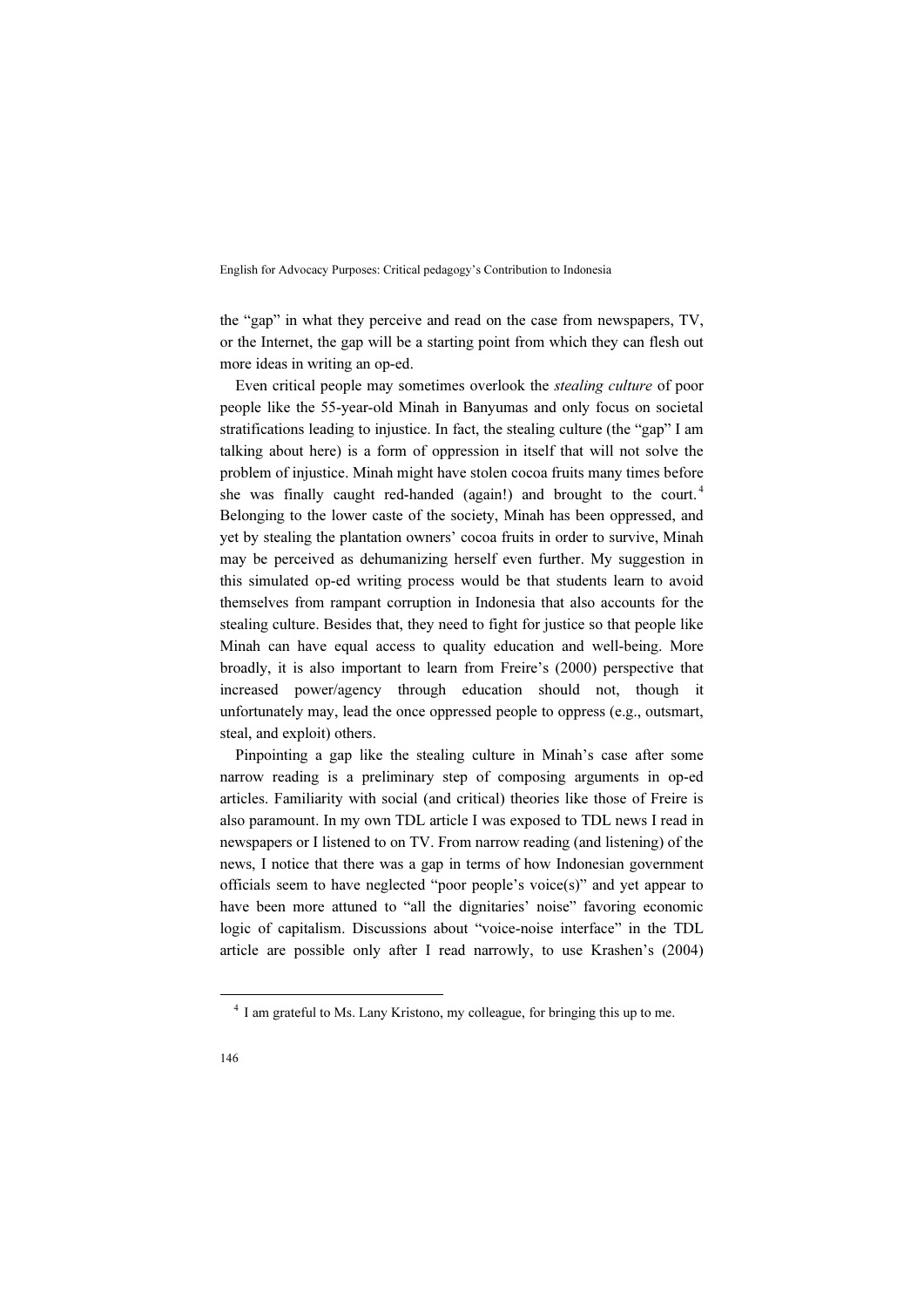concept, many theories on voice I drew on from Erving Goffman (1981), Jan Blommaert (2005), and Webb Keane (2001), among others. Some learners may ask how "narrow" is narrow reading, as they may feel inundated by a bulk of readings even in the same topic. Once learners become avid readers, I believe, they will read extensively even in a "narrow" scope. As a teacherresearcher myself, I have found narrow reading in one field (e.g., TDL case) plus narrow reading in another field (e.g., social theories on voicing) eventually tantamount to extensive reading. Only through such extensive reading will synthesizing skills be honed. In the light of Benjamin Bloom (as cited in Hall, 2001), such skills will enable learners and nonnative English speaking teachers like me to design novel compositions (e.g., my Voice and Noise in TDL Case article and Janks, 2010 again) from existing materials banally available in the mass media (e.g., TDL or electricity basic tariff) and from social-critical theories (e.g., voice and the Freireian conscientization).<sup>5</sup>

While generating ideas, at times writers including me do not know (or forget) how to express something in English. To ensure intelligibility of my English(es), most of the time I check my grammar, collocations, and word or phrase choices by looking up good monolingual English or bilingual English-Indonesian and Indonesian-English dictionaries. Sometimes I only remember some key words and do not know the English versions (e.g., Tarif Dasar Listrik or TDL). Using (or "googling") the The Jakarta Post's search engine, I could identify TDL's English equivalent: electricity basic tariff. Whenever I am not sure about constructing a (more) complex idea, I will also use an

<sup>&</sup>lt;sup>5</sup> The process of composing persuasive and argumentative essays is certainly much more complex than what I can elucidate here. To illustrate, assisting to be her students' advocate, Wendy in the light of systemic functional linguistics equipped her fifth-grader students to be familiar with "salient elements of a persuasive essay (e.g., stating a thesis, providing supporting arguments, providing counter arguments, and reevaluating/restating the main thesis)" in order for them to be effective in raising their voice against an oppressive policy that eliminates recess in a U.S. school. Writing authoritatively in an academic manner also requires that learners understand specific ways of using words, phrases, sentences, and discourse organizations that are distinct from everyday language (Gebhard, Harman, & Seger, 2007, p. 424).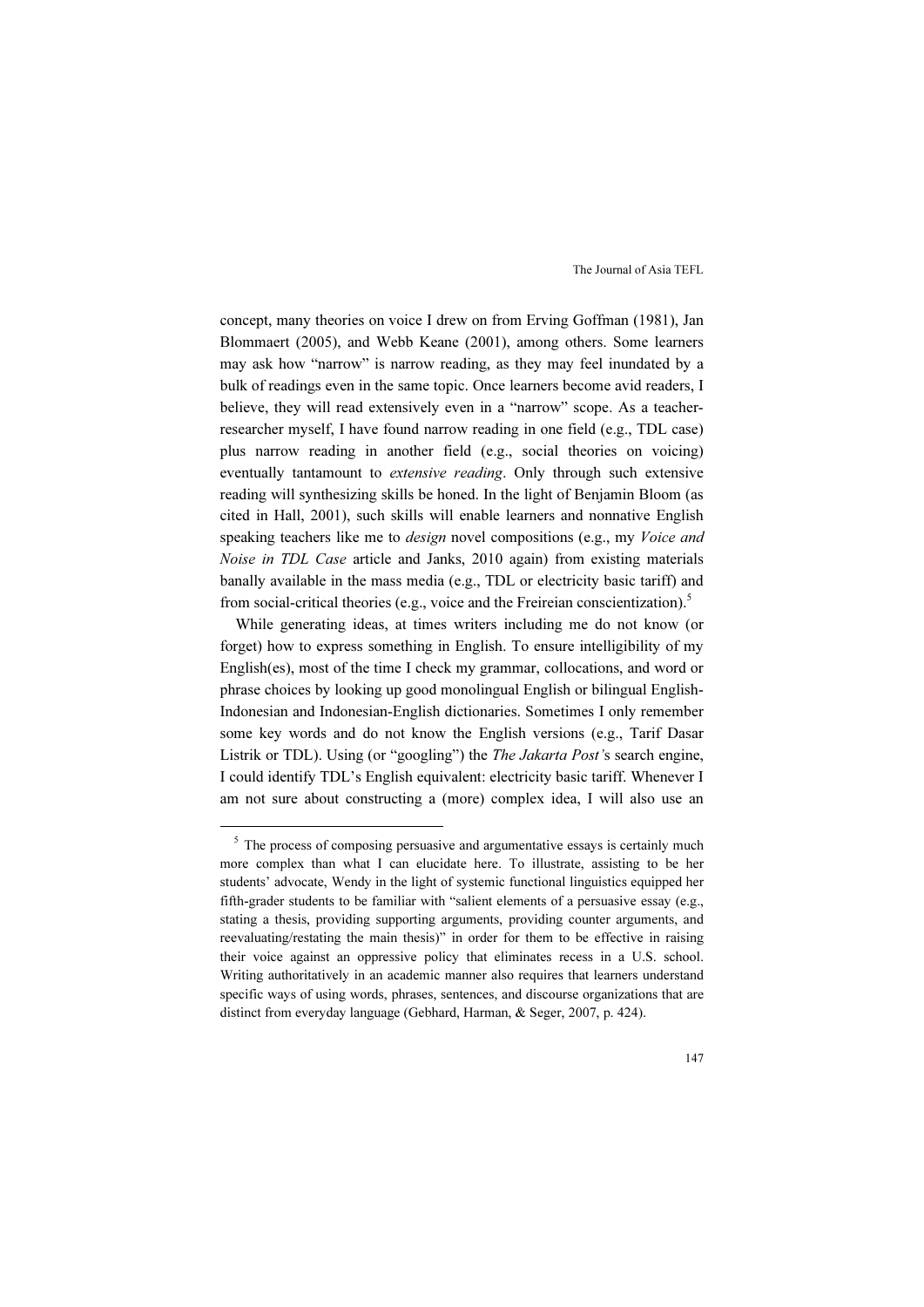online concordance. In fact, I used the online concordance to check from the Brown corpus<sup>6</sup> if the chunk "experimentation with" I wrote above (see p. 173) was a natural English expression – and it is (see Figure 1).

 against through fun and experimentation with forbidden sexual behavior. among them. His repeated experimentation with the techniques of fiction great need for continued experimentation with various types of short-term int utopian models. Increased experimentation with multipurpose agencies, especi

### FIGURE 1

# Concordance Outputs of "Experimentation with" from the Brown Corpus

From a critical pedagogical perspective, smart use of concordancing software increases my power vocabulary: "…concordancing…has enabled [me] to expand [my] linguistic and discursive resources to make more complex meanings, build [my] arguments, and appear authoritative… as academic writers" (Starfield, 2004, pp. 142, 150).

Although I will not make them explicit below, these strategies – narrow reading, finding a gap in a case, brainstorming ideas, looking up dictionaries, googling, and concordancing – have nonetheless prevailed in authoring (and translating) a newsletter, literary (and film) appreciation, and reflecting on my students' personal narratives.

Just as politics and economy can be viewed through discourse analysis and/or critical pedagogical lens(es), so can spirituality, to which I now turn.

<sup>&</sup>lt;sup>6</sup> The Brown corpus is easily accessed and its concordance outputs are not overwhelming. There are four occurrences of the "experimentation with" chunk. See http://corpus.leeds.ac.uk/protected/query.html (last accessed December 3, 2011), type "experimentation with," and then select the Brown corpus to generate the concordance outputs of the chunk. Though designed in 1961, the one-million-word American-English Brown corpus was "the first of the modern, computer readable, general corpora" (O'Keeffe, McCarthy, & Carter, 2007, p. 285). I edited the concordance outputs.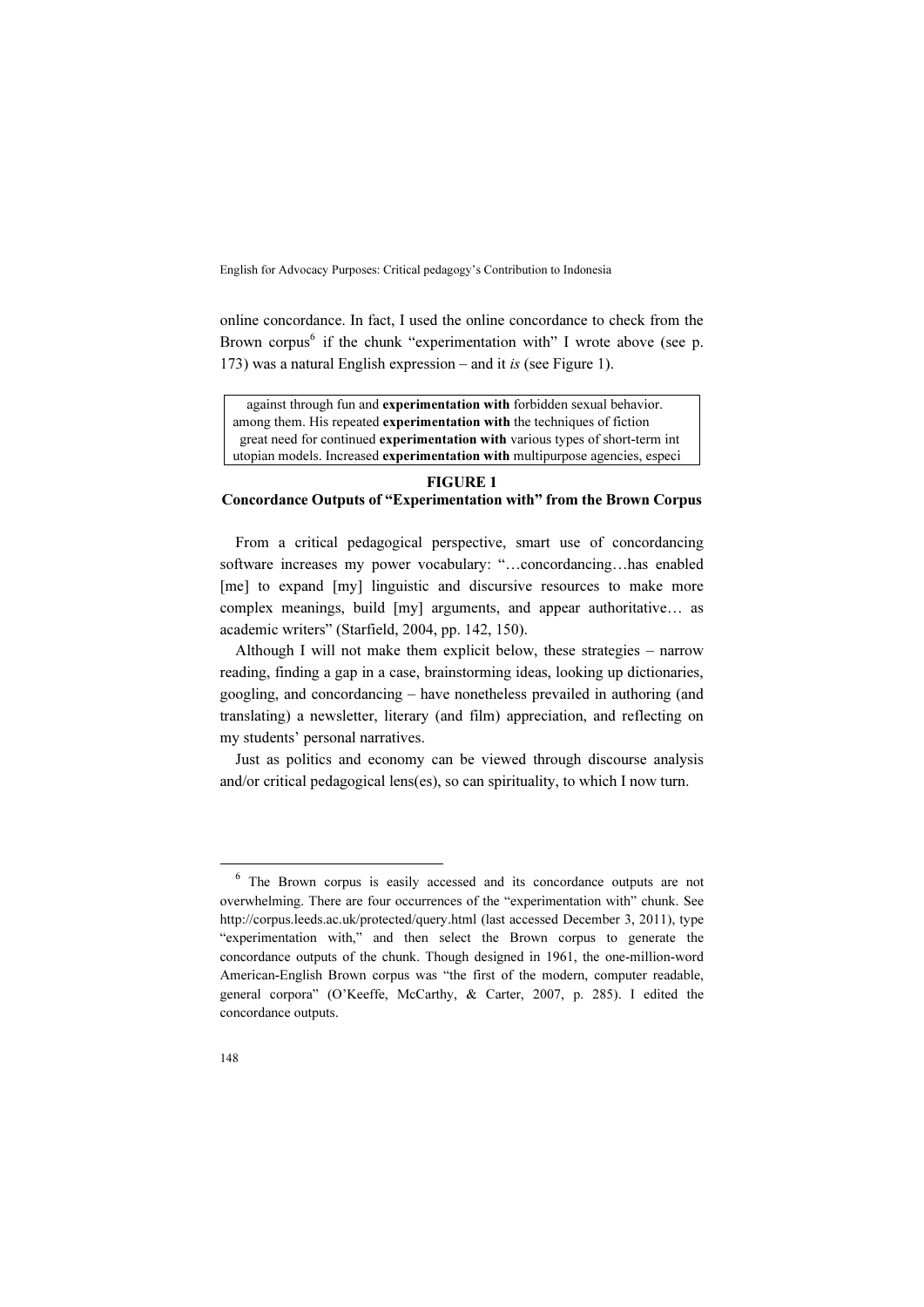#### A Sample of Newsletter Draft Translated to English

Newsletters or bulletins to local residents of a housing complex in Indonesia can be presented bilingually. To illustrate, my wife, Ella Victoria, wrote a draft (see the English version in Appendix  $B^7$ ) that she intended to publish in our neighborhood's bulletin in one of Satya Wacana Christian University lecturers' housing complexes in Salatiga. There has never been any bulletin so far but the idea emerged since last year's Christmas celebration in one of the houses in the complex. In our opinion, it should be bilingual because two of our neighbors are Mennonite missionaries from the United States. Besides that, some other neighbors are English literate and I believe some of them want to keep practicing their English and learn new things, including indirect exposure to critical pedagogy.

The main message is giving to the poor as a transformative social act and a grateful expression to the Lord who has been good to human beings. Giving also demonstrates observance of God's command. Social and economic contradictions are clearly perceived: the poor pedicab drivers in relation to (1) our middle-class family (see Appendix B, paragraph 1), (2) other middleclass people not respecting or ignoring the trishaw drivers and their unfortunate lives (paragraph 2), and (3) a luxurious mega church whose members are deemed socially insensitive (paragraph 3).

The demystification of such contradictions may be typical in any other conscientizing projects. One critical question nonetheless may be addressed as to why divinity and Christianity should be included. Elsewhere in Mambu (2010a) I have contended that one's spirituality, whatever it is, accounts for

 $\frac{1}{7}$  $\frac{7}{1}$  My wife intends to get her writing non-formally published in the neighborhood. However, our neighbor who volunteered to be the editor of the bulletin was too pessimistic about it, saying that giving poor people blankets would not be effective as they would sell them. We still believe that we give them anyway. Though the blankets will be sold, they will benefit from them, too, supposedly. Our neighbor's reluctance reflects the complexity of reviving the critical pedagogical spirit in our society. This difficulty notwithstanding, my wife's thoughts are, in my opinion, worth sharing.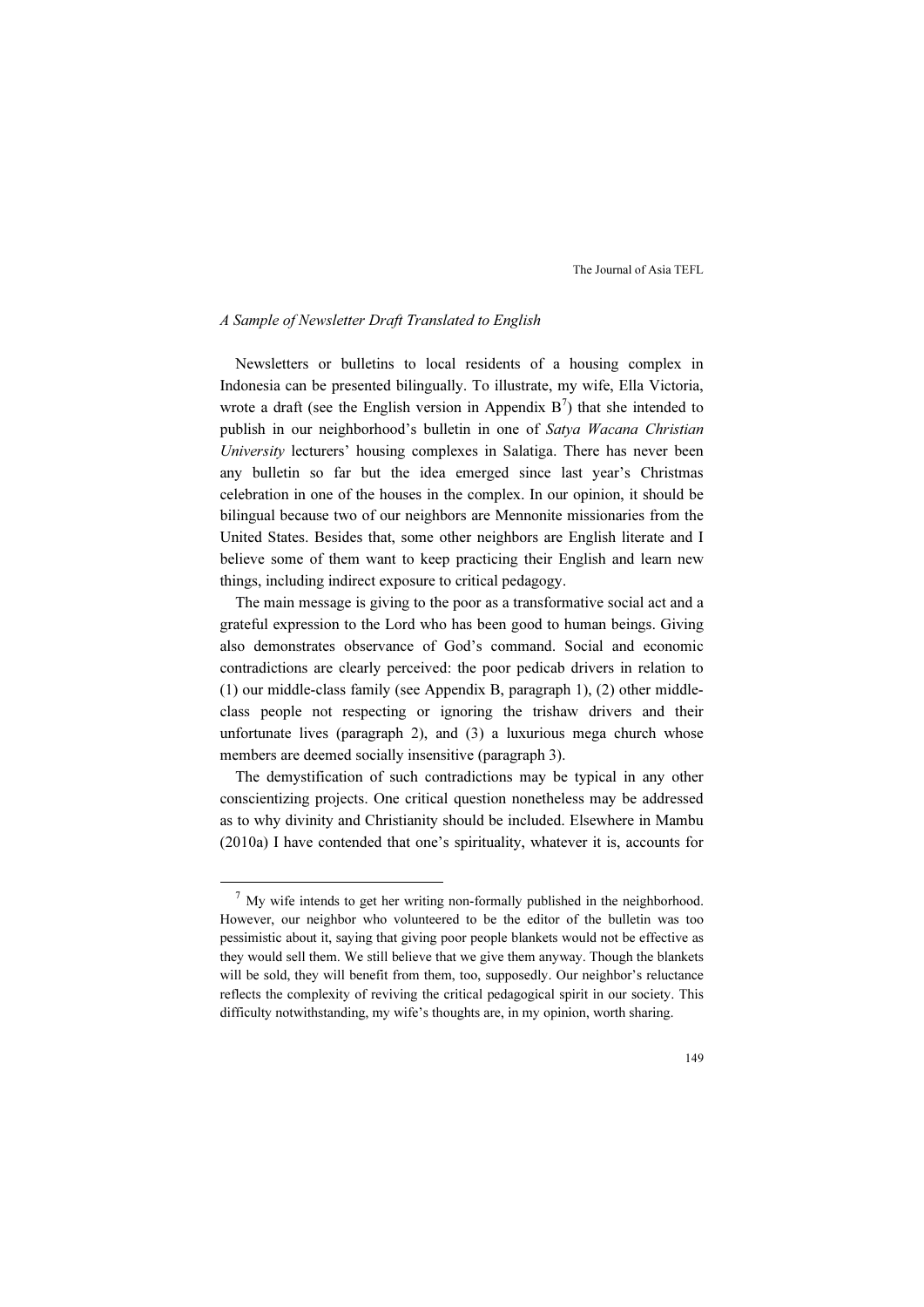his/her critical view of the world. Likewise, the informal bulletin intended for a limited audience may be a good example of how my wife, who is not a theologian herself but a conscientious citizen, expresses her critical view of many Christians' conducts, including my wife's and mine, which at times are not in line with our Lord's desire. More broadly in the light of Freirean conscientization, I have found another form of contradiction: that is of religiosity, especially Christianity. In Christianity the typical metaphors are "vertical" and "horizontal" devotion.<sup>8</sup> One on hand my wife and I have found Christians who are more inclined to vertical devotion to God. On the other hand, we also notice Christians who are more into the horizontal commitment to fellow human beings. Avoiding ourselves from both extremes, we strive to keep the balance between the vertical and the horizontal. As Maggay (1996), a leading critical-transformative Christian theologian from the Philippines, puts it: "Social action is not just an implication, an addendum to the Gospel; it is an intrinsic part of the Gospel" (p. 11). Preaching the Gospel as a way of showing obedience to God merely with a very overt agenda of proselytizing is an unhealthy vertical devotion. It is worse when it does not go hand in hand with social actions (i.e., the horizontal devotion).

Skeptics may raise their objections to my selection of text here that has "a Christian bias." Reading "against the text," (see Janks, 2010, p. 22), some readers may feel that it attempts to proselytize, although it is originally intended for a limited audience in a housing complex in Salatiga. This is a fine objection, especially when evangelical Christians are commonly believed to have been "tarred with the brush of Christian Right" which is "conservative, … racist, anti-Semitic, profoundly xenophobic…," and associated with the domination – to use Janks's  $(2010)$  term – of "U.S. neo-imperialism" (Johnston, 2009, p. 39). Yes, I shared the same "bed," again to use Johnston's diction, with fellow Christians worldwide, especially in the United States. But Johnston further notes in a balanced way that non-evangelicals are not to "essentialize" that all

8 This has also been the case in Islam

<sup>(</sup>see e.g., http://www.unpad.ac.id/en/2011/11/07/vertical-righteousness-must-be-inbalance-with-horizontal-righteousness/; last accessed December 12, 2011).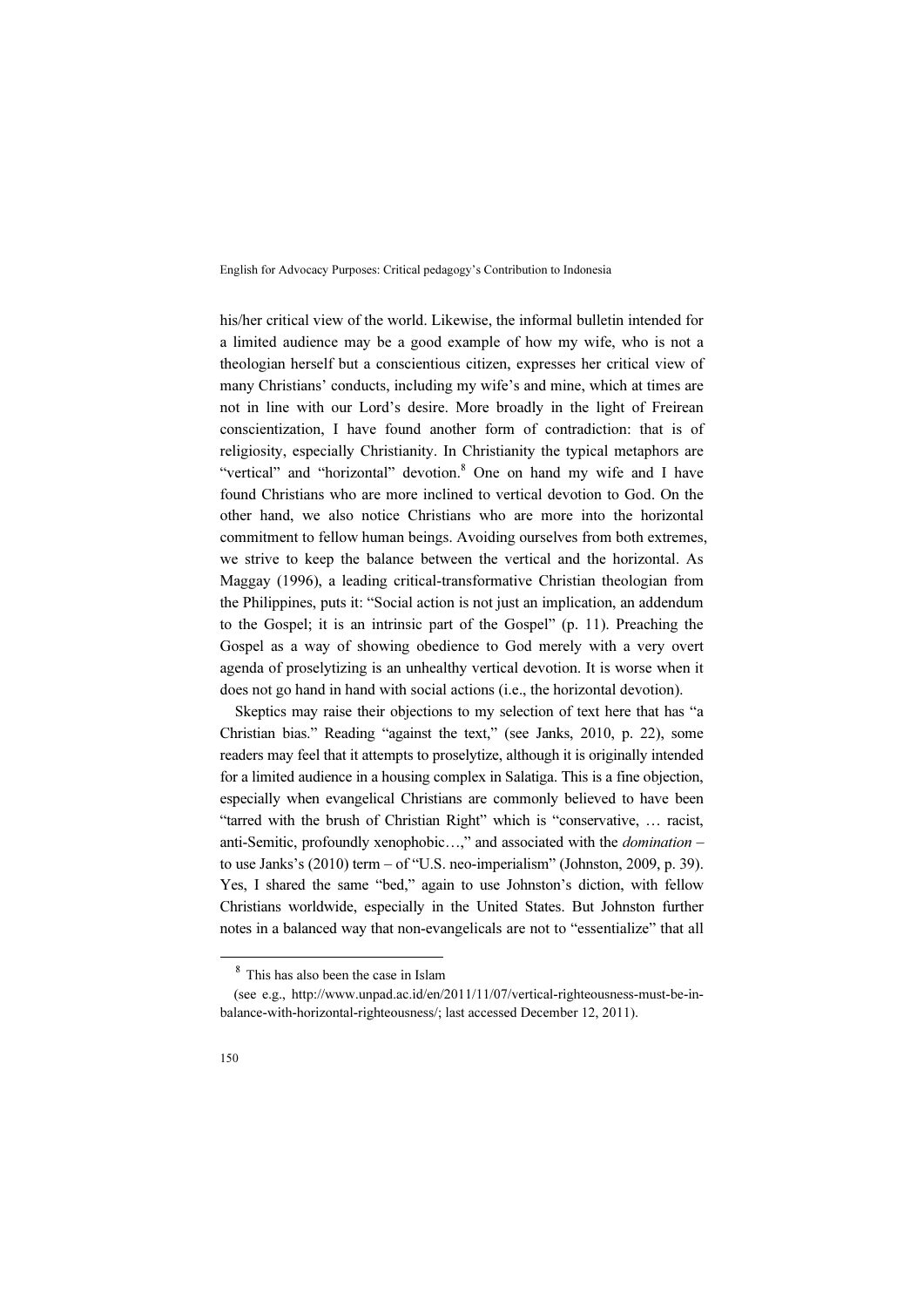Christians are "bad." On the contrary, they are to "acknowledge the rich and complex face (i.e., the *diversity –* in Janks's [2010] view) of the actual evangelical community" (p. 41). Recently Suresh Canagarajah (2009) boldly declares that he is a devout evangelical Christian educator who happens to be a critical pedagogue as well. Just like Canagarajah, I can be a Christian and critical educator who does not hesitate to critique my own (and my fellow Christians') views of practicing Christianity. This may include critical analyses of dogmatized views on proselytizing, abstinence, and homosexuality, among others.

In view of Janks's (2010) theory, by providing access to our insiders' perspective of giving, my wife and I hope to daringly re-design the domination of academia (especially the field of applied linguistics) which by and large may keep distance from spiritual issues in Christianity, Islam, Buddhism, or Hinduism alike. Inherent in the process of writing and translating the bulletin to English is also the redesigning (and advocating) a better social realm viewed through a spiritual lens, which also transpires in a literary work I examine below.

#### Literary And Film Appreciations

There are a growing number of quality movies worldwide. Some have been adapted from literary works or originally written for films. The following movies have a strong CP flavor that indicates advocacy on behalf of the marginalized. Karan Johar's (2010) My Name is Khan visualizes a man from India resisting racialism post 9/11 in the United States. Christophe Barratier's The Chorus (2004) portrays subversive teachers and students in a school in France. Niki Caro's North Country (2005) denotes a once sexually harassed American woman fighting for justice despite vehement opposition from a lot of male co-miners. However, I will briefly focus on one quite recently released Indonesian film adapted from a novel by Andrea Hirata, directed by Riri Riza (2008): Laskar Pelangi (Rainbow Troops). This movie's theme advocates for quality education in remote areas in Indonesia.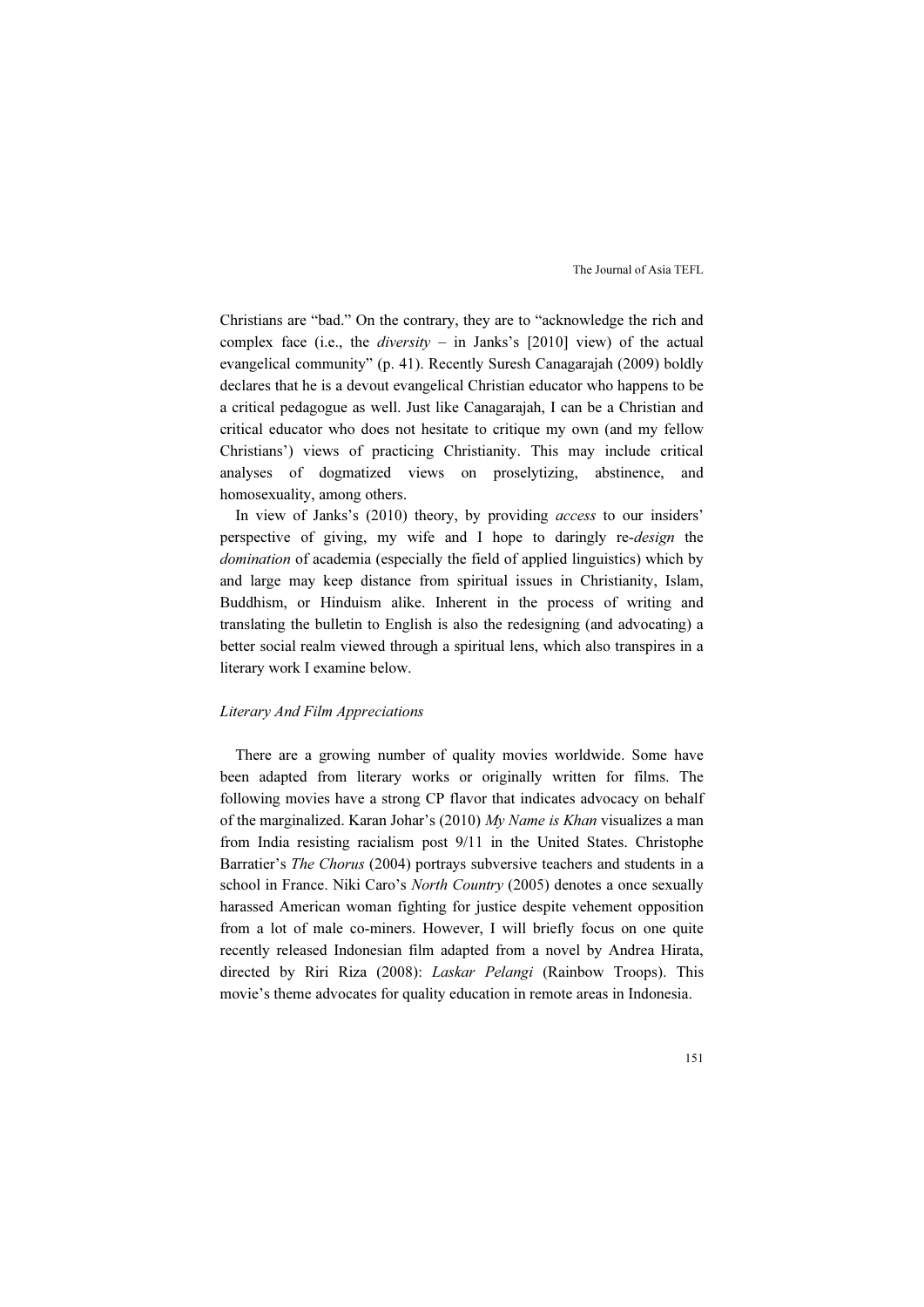The Laskar Pelangi novel (and film) are based on Andrea Hirata's memoir of his childhood in Belitong island, South Sumatera province in the 1970s. It was especially intended to pay a tribute to Hirata's dedicated teacher Miss Muslimah (Bu Mus) and his principal Mr. Harfan (Pak Harfan). Both educators endured hardship. They earned often-delayed low wages in an almost closed Muhammadiyah Elementary School, a decrepit yet the oldest Islamic school at Gantong. Compared to many other schools including the more favorite elementary school supported by the state-owned tin company (PN Timah), the Muhammadiyah Elementary School at Gantong lacked of students, teachers, and capital. The school eventually survived as it met the minimum required number of admission  $-10 -$  as stipulated by the district's school supervisor. Most of the first 10 students came from a very poor background (e.g., Lintang whose father is a needy fisherman), with one welloff student of Chinese descent (A Kiong), thus belonging to a minority ethnic group in Gantong, and a slightly retarded student (Harun). All of them allude to Janks's idea of diversity; that is, the diverse students pressed on toward having access to education that allowed them to formulate and reach their dreams.

Hirata presents in vivid details that despite the supposedly abundant natural resources, particularly tin during its heyday in the 1970s, the stateowned tin company did not make all Belitong (especially Gantong) people, the majority of which came from a Melayu origin, become wealthy. Many of the citizens became low-waged laborers. In one scene, some laborers even ridiculed children who intended to go to school. These laborers believed that the schoolchildren would end up being laborers themselves. Moreover, the illustration of domination (cf. Janks's [2010] theory of critical literacy) of middle-class people benefiting from the tin company (or trading businesses, as run by the Chinese) is subtle and yet obvious. To illustrate, the marginalized Islamic school under Pak Harfan and Bu Mus's leadership was every now and then compared to the PN Timah School whose teachers, principal, students, and security officers looked arrogant and at times rude to Laskar Pelangi, the Muhammadiyah Elementary School students. Such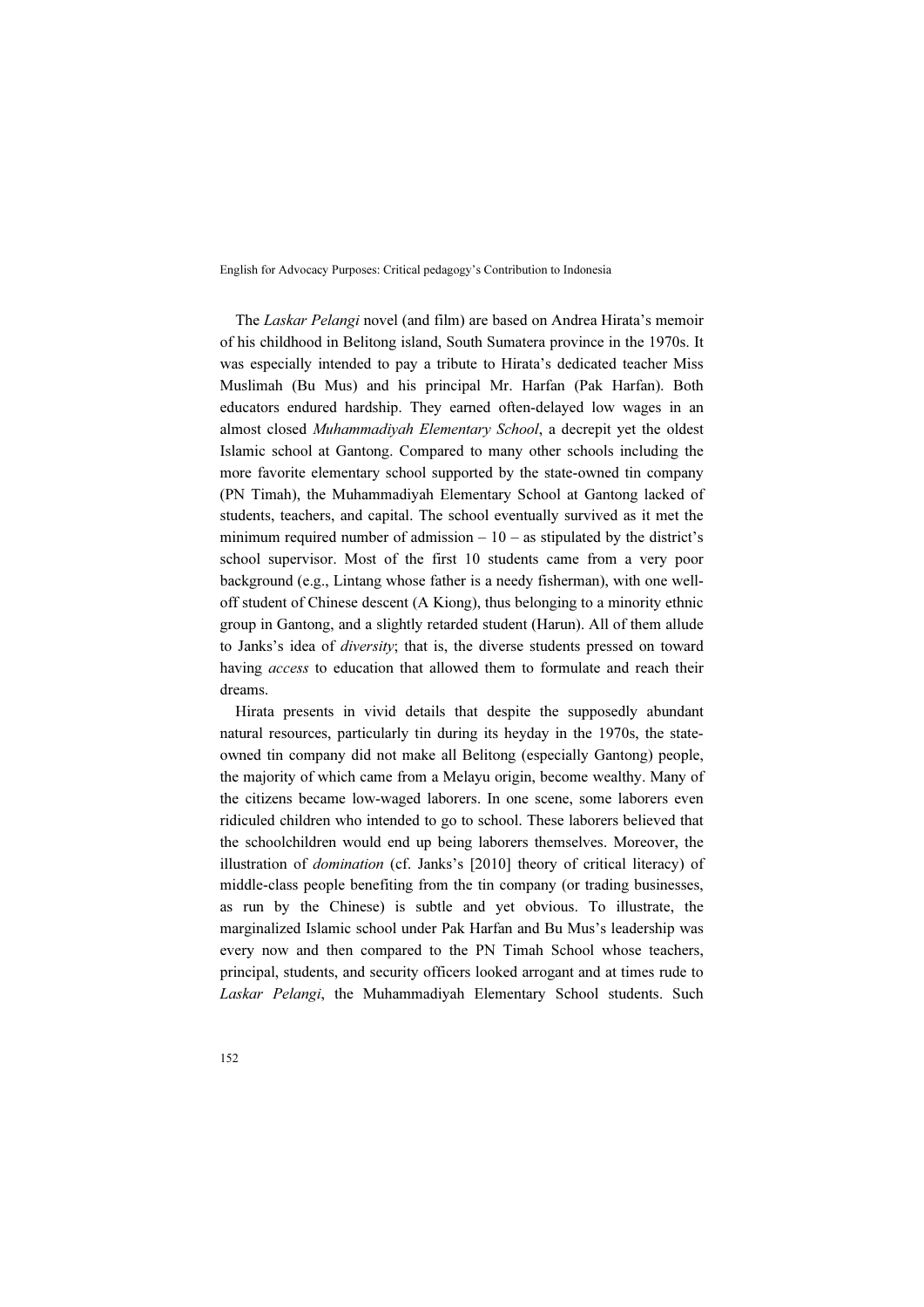ironies are interestingly depicted more as historical facts of the time than blunt criticisms. As such, it requires the audience's sensitivity in conscientizing the economic, social, and educational contradictions at some stage of the Indonesian history, with the specific case being in Gantong, representing similar phenomena across the archipelago to date (see e.g., Jawaban dari Kalibening [An Answer from Kalibening] [2005] documentary).

At first glance, a teacher-fronted approach and rote memorization of Pancasila (five state principles) has given a strong impression that the school was "traditional" and had nothing to do with critical pedagogy. Nevertheless, some CP values bloomed, were nurtured or designed, to use Janks's (2010) word, by Pak Harfan. He became a role model for his students through his modest, hardworking character and inspiring spiritual and pedagogical words. The following excerpt<sup>9</sup> between Pak Harfan and his friend (Pak Zul), in my opinion, encapsulates the very core of critical pedagogy:

| Pak Zul:       | I'm concerned about you, Fan. You have struggled to keep                                                                                                                                                                                                                                                      |
|----------------|---------------------------------------------------------------------------------------------------------------------------------------------------------------------------------------------------------------------------------------------------------------------------------------------------------------|
|                | this school running for 5 years now. I can only help a bit.                                                                                                                                                                                                                                                   |
|                | $[\dots]$                                                                                                                                                                                                                                                                                                     |
| Pak<br>Harfan: | Don't worry. Bakri, Muslimah and I can still do it with the<br>10 God-sent students.                                                                                                                                                                                                                          |
| Pak Zul:       | But they're already in grade 5 now. Next year, they'll go to<br>grade 6. There's no other class after theirs. The 3 of you are<br>the only teachers. I just can't see how you keep this school<br>afloat, Harfan. The cost. Salaries.                                                                         |
| Pak<br>Harfan: | Zul, this school is where religious and moral lessons are not<br>merely there to complete the curriculum. The students'<br>intelligence here is not just measured by grades or numbers,<br>but also by their hearts, Zul. Look at yourself, Zul, why do<br>you care so much? When people gain comfort, power, |

<sup>&</sup>lt;sup>9</sup> Taken from minutes 19:30-21:50 of the movie which I copied verbatim from its English subtitle. Emphases in italics are added.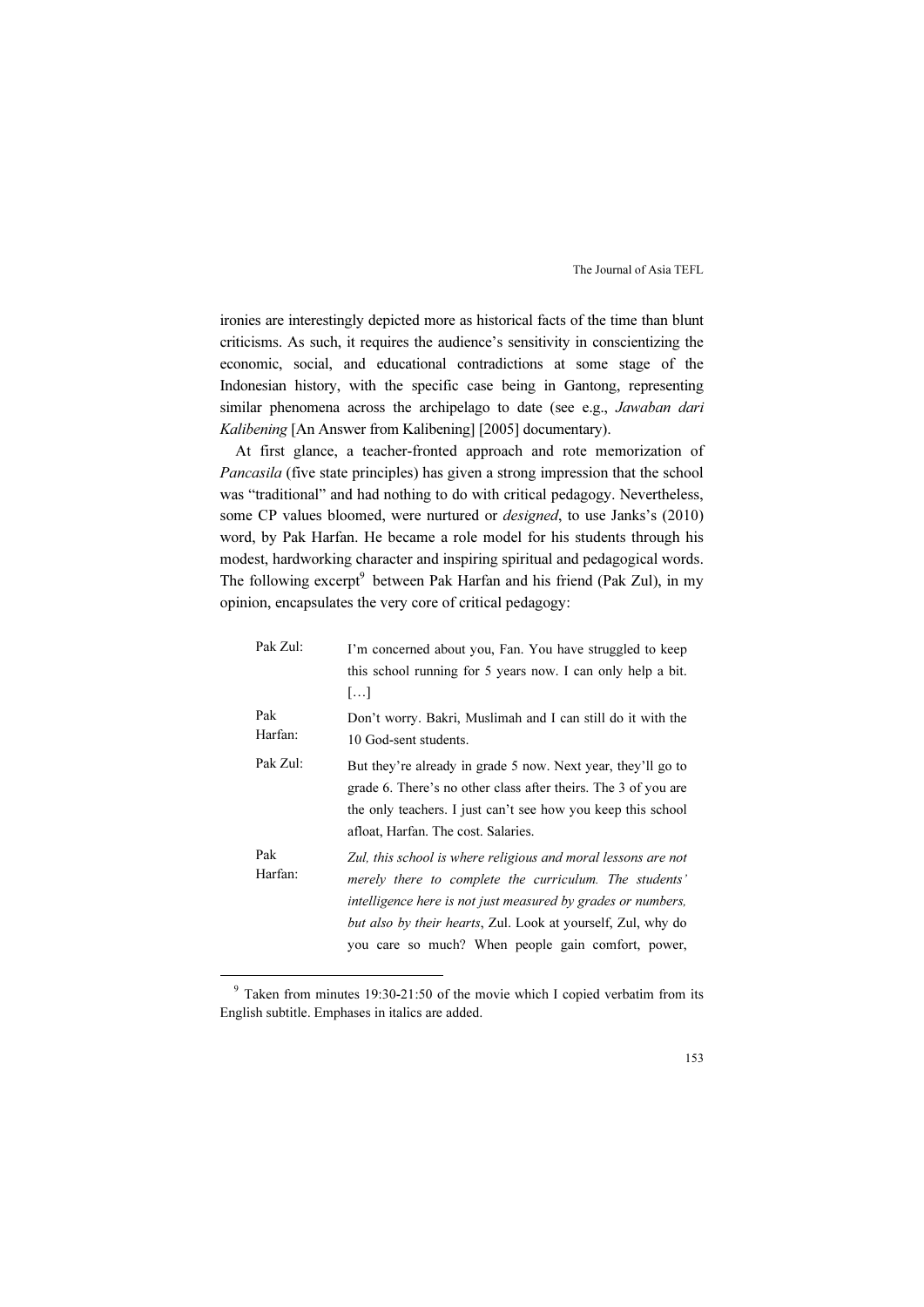money, they forget all else! They'd do anything to get more power and more wealth. They'd dig up all the country's wealth for their own families. But not you, Zul, Because you're the product of a similar school in Jogja. So we can't shut the school down.

On one hand, we may doubt that the real Pak Harfan in the 1970s ever said such a noble belief in Islam and conscientious (comparable to what we now know as critical) pedagogy. A novel and a film is usually said to be mere fictions. On the other hand, I believe such a rudimentary form of critical pedagogy has existed since long ago. In fact, this CP flavor has been accentuated again by Andrea Hirata and Riri Riza as a form of resistance against dehumanization as well as advocacy on behalf of quality education.

The moral of the story, in my opinion, is that critical pedagogy and advocacy on its behalf does not start from how it looks at first glance (e.g., teacher-fronted style or rote memorization) but from the heart, the conscience. Only after teachers and learners listen to their hearts would desirable (and transformed) behaviors emanate. For example, one student (Mahar) demonstrated creative and leadership quality in choreographing traditional dance for a parade festival commemorating the Indonesian Independence day. Another student (Lintang) took the initiative of becoming a teacher when Bu Mus was still mourning following Pak Harfan's demise. Again, although some parts of Andrea Hirata's memoir might have been fictionalized, they may represent the very realities of Indonesian education that is still full of oppressions, injustice, and discrimination. However, rays of hope can still emerge from committed educators like Pak Harfan and Bu Mus.

More touching stories based on everyday reality in the light of Laskar Pelangi should be written, especially in English, so not only will they show how we grow positively as Indonesians but also they will ignite more contextualized ideas of making sense of and advocating more humanized education to the international world. In the following section, such stories are authored by my own students. They are not as "entertaining" as films, but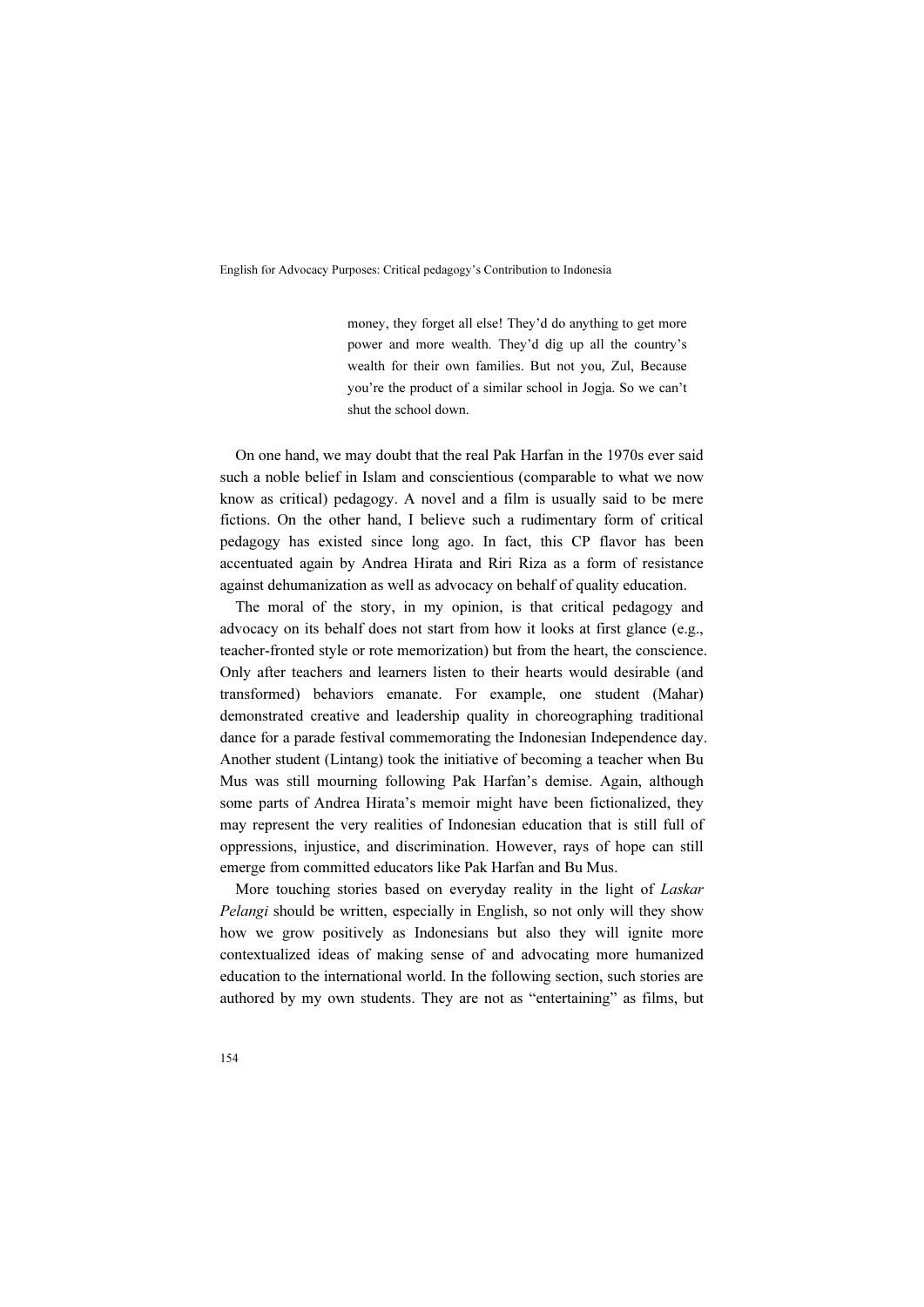they are snapshots of reality in an EFL teacher education program, which is worthy of reflections.

# Reflecting On Advocating Actions Through Elicited Personal **Narratives**

In my earlier study that I reported elsewhere in Mambu (2010b), I attempted to document oppressions in ELT classrooms and how my students responded to them, particularly through personal narratives. According to Pavlenko (2007, p. 65), autobiographic narratives like those elicited in this study signify subject reality (i.e., "… how 'things' or events were experienced by the respondents"), life reality (i.e., "… how 'things' are or were"), and text reality (i.e., "ways in which 'things' or events are narrated by the respondents). Owing to space limits, I will only discuss how text reality embodied in the narratives entails "authoring the self in a non-native language," that is English (Vitanova, 2005, p. 149). Such authoring means making oneself an agent who raises his/her voice(s)<sup>10</sup> that may derive from appropriating someone else's or other people's voice, or even the voice of a school of thought (Bakhtin, 1981), more specifically that of critical pedagogy here, in any language. Hence, authoring also implies designing in Janks's (2010) concept: appropriating critical pedagogical discourses as a semiotic system to challenge and change some pedagogical practices being critiqued. When authoring is done specifically in English by Indonesian EFL learners, their authored voices may sometimes speak louder than if the same voices are uttered by speakers whose first language is English.

Reflecting upon her own teaching experience, Flora (a pseudonym) critically abandoned her own idealism of using English in her class all the time as she began noticing that not all Indonesian EFL students came from the same background. She realized that these students' levels of English

 $10$  I find Keane's (2001) definition of "voice" apt and succinct, at least in the context of my analysis here. See my op-ed article in Appendix A.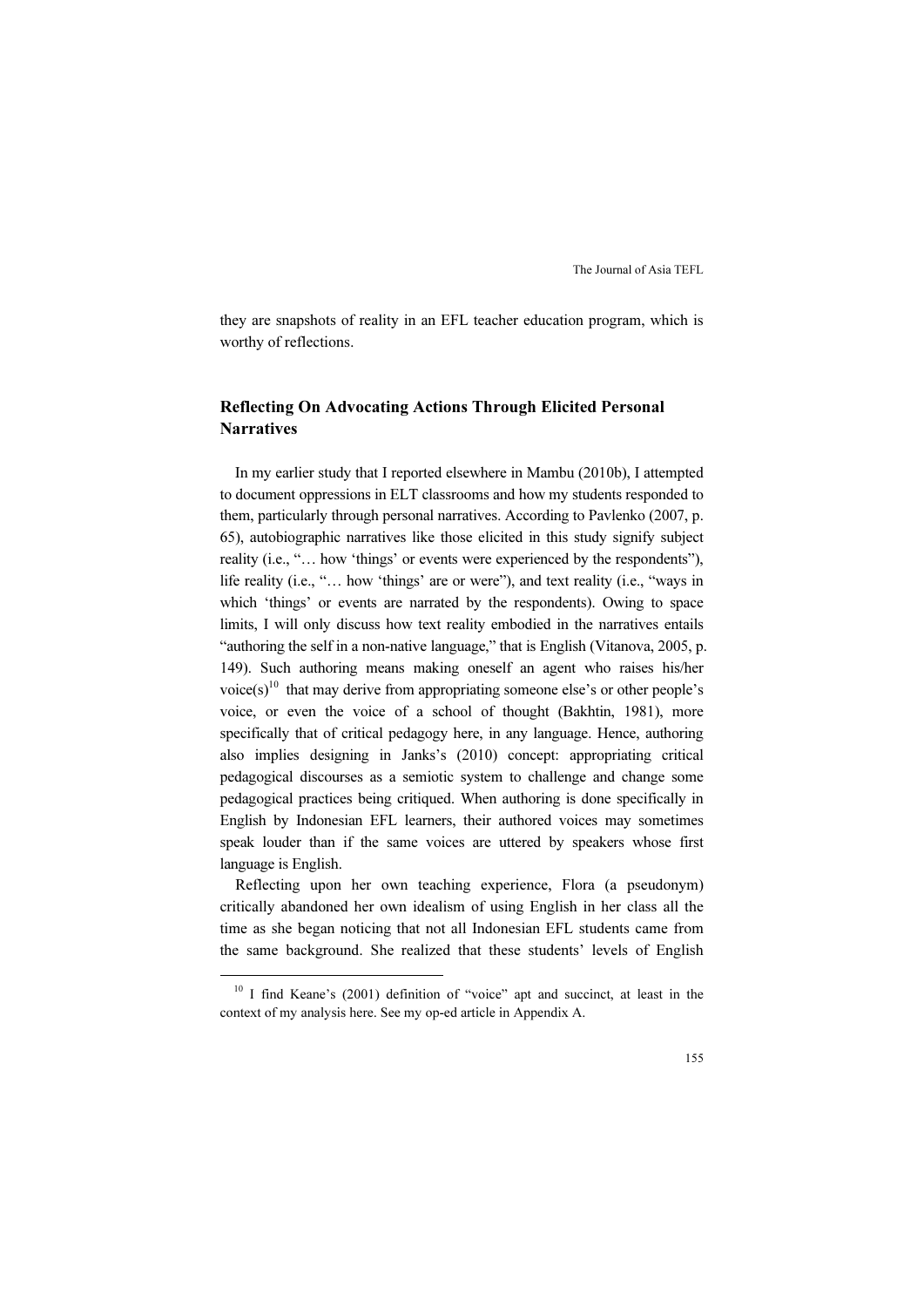proficiency varied. Therefore, later she thought that some instructions should have been in Bahasa Indonesia. By so doing, she did not simply criticize some of her students who were less proficient in English. Rather, she resisted the English-only policy and advocated (and designed) the use of languages other than English to be used in her classes. By so doing, she hoped that she made herself clearer to less-English-proficient students. Arguably, Flora broadcast a much louder voice endorsing diverse linguistic repertoire to be utilized in language classrooms than the same voice expressed by monolingual English speakers.

[...] As the time goes by, I became an [Integrated Course] tutor and I had a duty to 2009 students understand lesson better. In my tutorial class, at first I committed to speak English all the time. But the difference of my students' ability "forced" me to speak Bahasa Indonesia in some occasions. I also allowed my students to ask me using Bahasa Indonesia if they were shy.

In this case, I realize that oppression is not always bad. Sometimes, it can be beneficial and good for us. But usually, after we have successfully won over such oppressions, we will have our idealism and be the "next oppressors" for others. It was proved by my experience above. After I could deal with my oppressions, I had my idealism that I had to speak English all the time in my tutorial class without realizing that my students were oppressed by me/my idealism. I should be more realistic, because not all of my students were accustomed to listen or speak English when they were in High School. So, I should be tolerant. It would be better if sometimes I speak Bahasa Indonesia to make them understand better, instead of speaking English all the time but they know nothing. However, I used English more often than Bahasa Indonesia, "Ideal, but realistic". <sup>11</sup>

Unlike Flora's self-criticism, Shinta's story below not only marked her critical reflection, but was also translated into an action of advocacy on behalf of herself and her fellow non-Chinese students. I believe Shinta found

 $11$  Flora, originally written in English in her final project of the Critical Pedagogies and Literacy elective course I offered some time ago)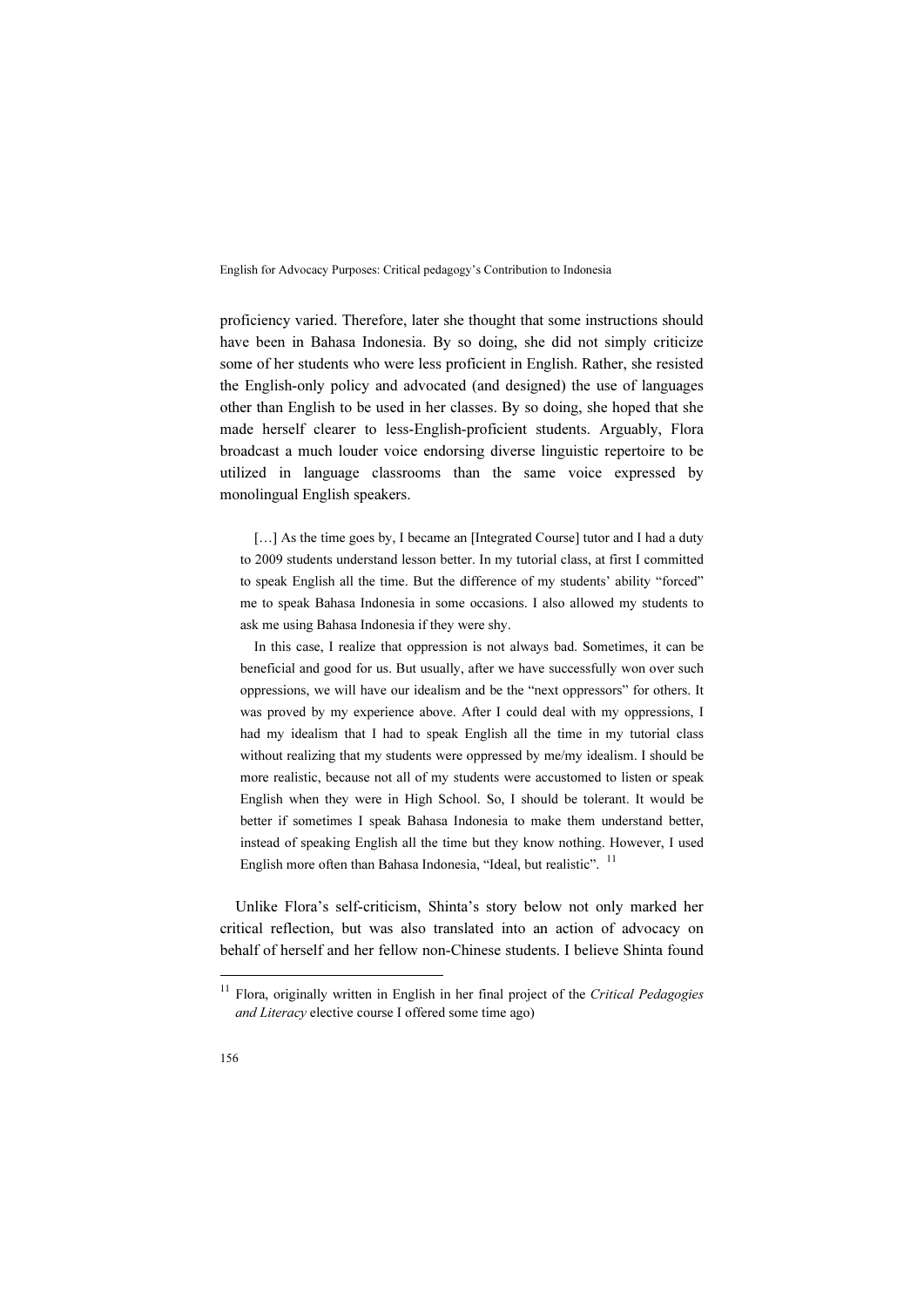it easier to author herself in English when a critical pedagogical term such as "safe house" is used, as there is no Indonesian equivalent of the phrase, to the best of my knowledge. Though mentioned once, the term safe house paved the way for the collective advocacy.

#### The Pedagogical Dilemma in Educational Context

[...], I took Speaking 4 class and the first time I entered the class, suddenly I felt uncomfortable. It was because I was Javanese, but almost all my friends in that class were Chinese. In addition, the teacher's assistant who taught us was also a Chinese. I did not feel comfortable because there was an assumption that Chinese had a higher level than other ethnics. In fact, I just had one Javanese friend and one Bataknese friend in that class. It seemed that we had the same fate in that class, that was we would be discriminated.

Actually I never differentiate or discriminate, I want to make friends with everyone as long as he or she is kind and respects me. Needless to say, they did not do that. They just wanted to make friends with someone who came from the same background, that was Chinese. […]

One day, we had an assignment […] to create a proposal and after that we had to present it in front of the class. Since the assignment was quite difficult, we had to work in a group and each group consisted of 4 people. Surely I joined with my Javanese and Bataknese friends. Fortunately, there was one of my Chinese friends who wanted to join our group. I was extremely happy, as finally one of them wanted to make friends with me.

Nevertheless, my feeling was wrong. For the second assignment, the teacher's assistant assigned us to perform drama. She also asked us to make a group and each group consisted of 4 people. I thought we would work with the previous group, so we did not need to make a group again. However, my Chinese friend no longer wanted to join us. He decided to join another group which consisted of friends from the same background. In fact, that group had already consisted of 4 people, and then it became 5 people. Surely, we were extremely angry. In the class, we chatted, talking about our friend who left our group and joined another group.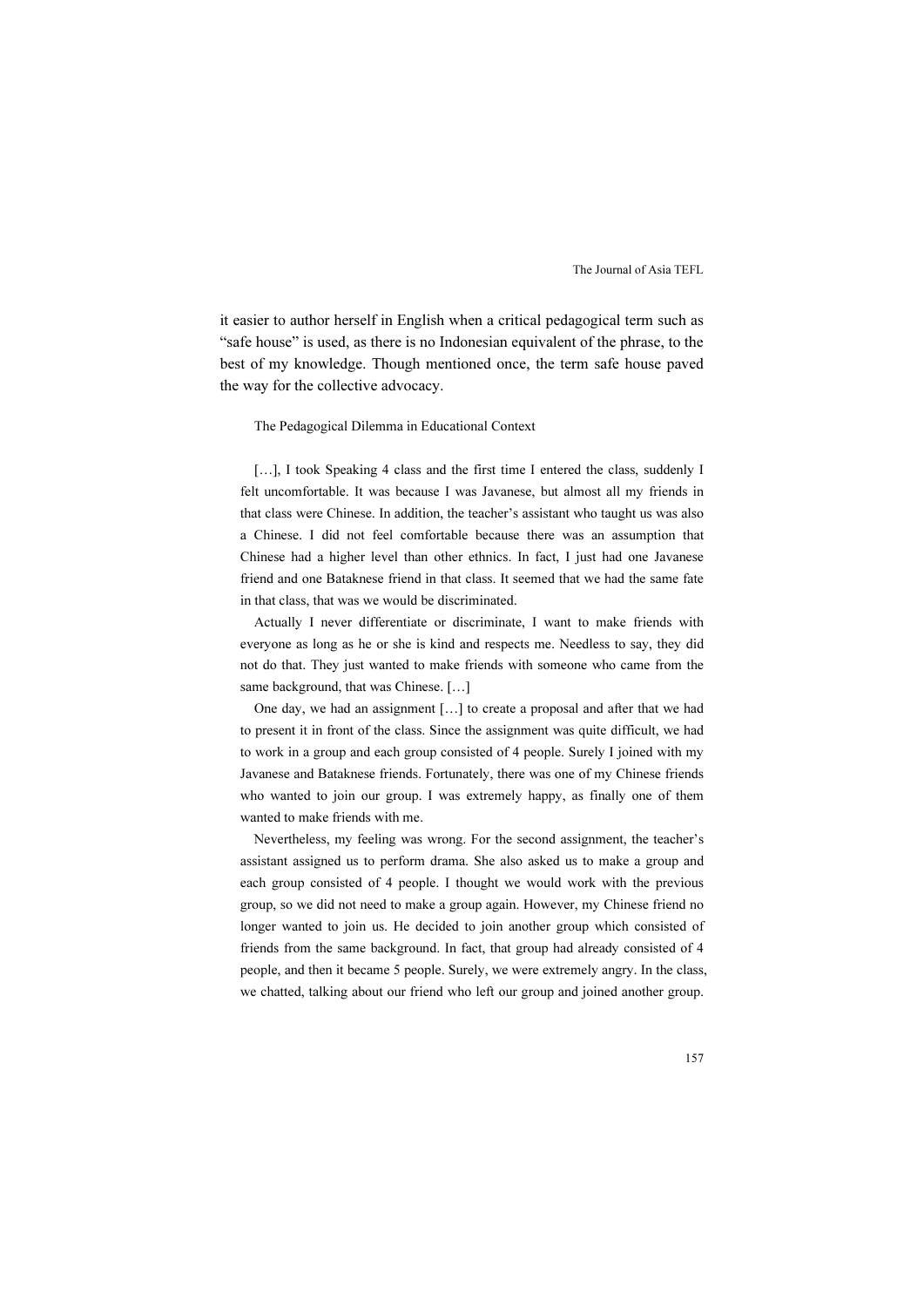It was a kind of safe house [Canagarajah, 2004] that we did, because they discriminated us.

Moreover, my friends and I also got confuse with the teacher's assistant action. We just questioned, why she kept silent and did not remind her student who did not want to join us. In fact, our group just consisted of 3 people, the other 3 groups consisted of 4 and 5 people. Might be it was because the teacher's assistant was also Chinese, so she kept defending him instead of reminding him to get back to our group. […]

Although our group just consisted of 3 people, we strived to make our drama performance was as attractive as possible and easy to follow. […] In addition, we also decided to report what we underwent in speaking 4 class to the lecturer. <sup>45</sup>We did not mean to revenge to them. We were just afraid that this kind of things would happen again in the next assignment. [...] [...] they realized that what they did was wrong and they wouldn't do it anymore. […] (Shinta, originally written in English in her  $4<sup>th</sup>$  reflective journal assigned in the Critical Pedagogies and Literacy elective course I offered some time ago)

Interestingly, furthermore, Shinta also uncovered racial tensions in the Indonesian context. Indonesian people typically consider those of Chinese descent as the minority group in terms of religious beliefs other than Islam and political access compared to the Javanese people. The Chinese people, nevertheless, are typically believed to be more superior in the economic sector. This somewhat essentializing approach to viewing people from various ethnic/racial backgrounds and their economic status is quite inevitable in the psyche of many Indonesian people. Moreover, financial soundness often correlates with easier access to educational resources, which has made many poor Javanese envy the affluent Chinese. Departing from the classic racial stereotyping, Shinta was keen on working with the Chinese. Even when she was marginalized (i.e., oppressed) by the Chinese, she did not intend to take revenge. Instead, she came boldly to her lecturer with a hope that such a racial tension could be resolved and would not occur anymore. Even if this were only Shinta's imaginary solution of a made-up story, it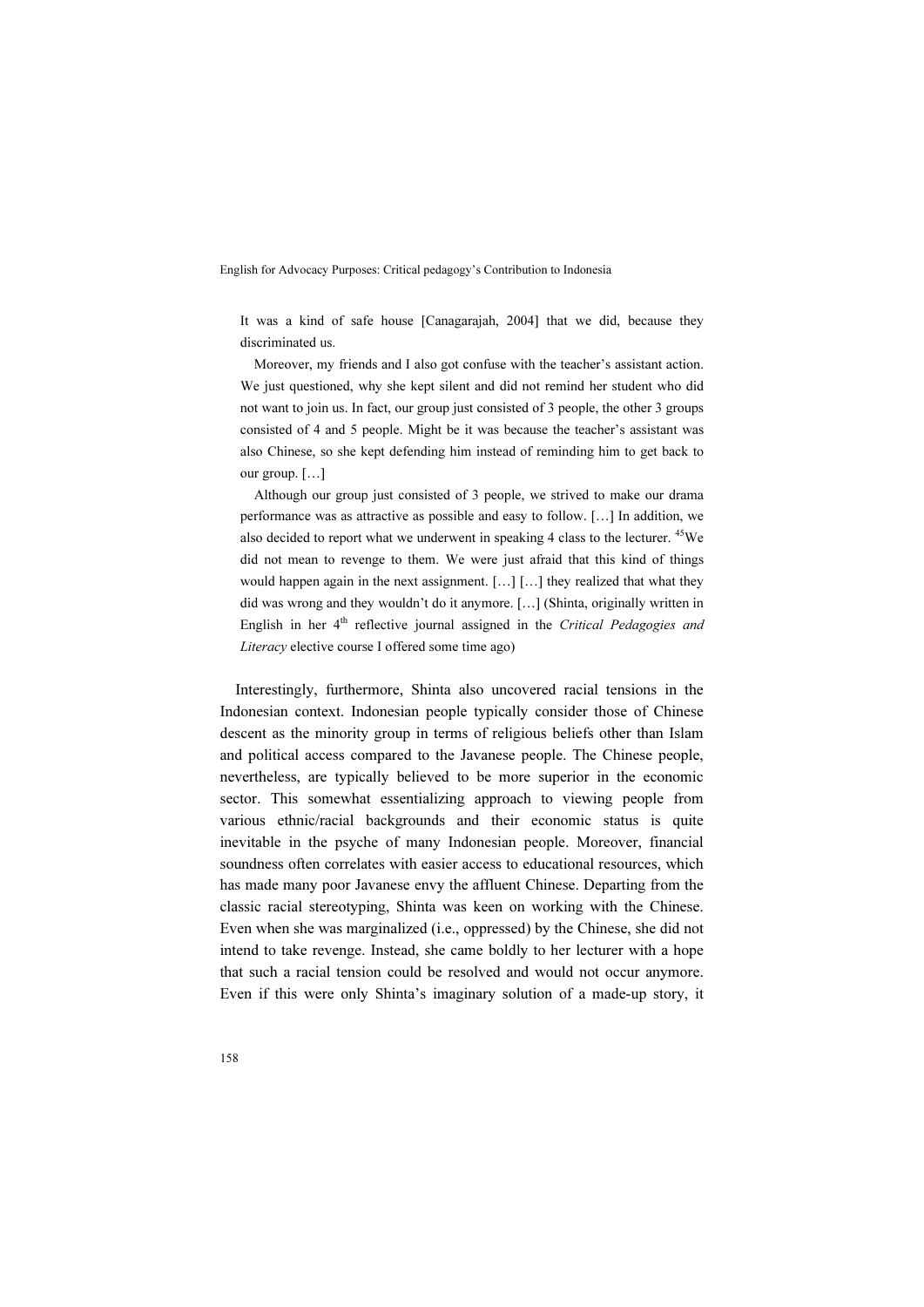should be the spirit of advocacy research that I recommend English teachers and learners be involved.

My student's narrative extends Kubota and Lin's (2009) call for more inquiries into the issue of racism which should not be "restricted to inferiorization of people of color in the white dominant society but is observed in, for instance, Japanese discrimination against nonwhite people including other Asians" (p. 16). Indeed, the intricacy of racial relations in Indonesia cannot be seen through White-non-white perspective. Many Indonesian Chinese are phenotypically "white," compared to many Javanese, and yet these Indonesian Chinese people are not as "white" as "Irish, Jewish, and Italian people" who "came to be labeled as white" (p. 9), most probably by those of Anglo-Saxon origin. Hence I concur with Kubota and Lin who contend that "… second language education… needs to address hegemonic racialized norms not only in relation to whiteness but also from multiple racial/ethnic relations which are dynamic and situational" (p. 16).

From Janks's (2010) theoretical perspective, diverse ethnic groups in Indonesia are intertwined in complex power relations. By quantity, those believed to be of Javanese descent have more power in Indonesia. Not only are they the predominant population in Indonesia, but also they dominate access to political positions in many neighborhood units, some districts, some provinces, at a presidential level, and in the parliament. To be fair, many people of Javanese descent also have more access to economic resources than many of their Indonesian-born Chinese counterparts. It is a fact, too, however, that the minority Chinese can obstruct other ethnic groups' access to quality language education. Domination is hence not merely about quantity of population but also about who has more symbolic capital "in the sense of reputation and prestige" (Bourdieu, 1990, p. 22) regardless of ethnicity. In Shinta's story, the symbolic capital happened to be possessed by the ethnic Chinese assistant lecturer, accentuated by other ethnic Chinese members of the class. Had Shinta wanted to stretch the degree of advocacy beyond coming bravely to her lecturer, she could have published (or designed) a well-written petition in English. Ideally the petition should be supported by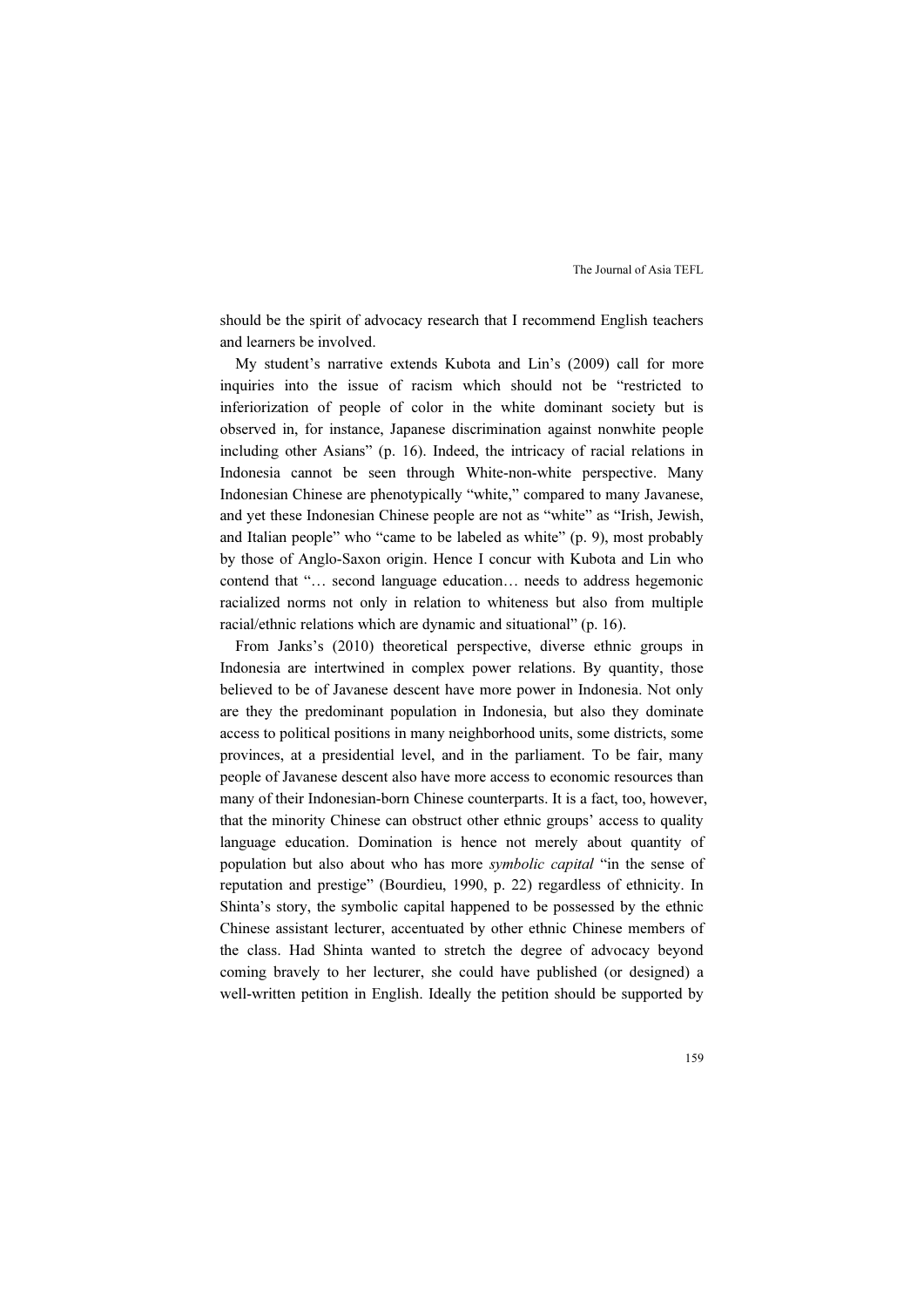the students' body, which then should request faculty members to conduct staff meetings that discuss ethnic tensions. The meetings should come up with a concrete grievance procedure that allows students from any disadvantaged ethnic group to formally report any insinuations and actions perceived as racial (which can be extended to religious) discriminations by students, (assistant) lecturers, and administrative staff alike. It will even be much stronger when the students' body and faculty agree on sanctions due to discriminatory remarks or conducts.

# FINAL REMARKS

Overall, I have sketched out issues of what to advocate, advocacy on behalf of whom, what media and how to do advocacies in view of CP, and why they should be in English. What ELT teachers need to advocate is social justice as it is understood by people worldwide on behalf of marginalized people (e.g., the poor, children with lack of access to education, minority groups in terms of ethnicity and religion, inter alia, irrespective of genders). By means of English, stories and actions of advocacy in Indonesia are likely to reach a much wider international audience. In some cases parts of a story are better expressed in English than in Indonesian (recall the use of "safe house" term and the alliteration of "voice and noise" in my op-ed article). The channels should include, but not be limited to, what I have explained thus far: op-ed articles, newsletters, literary and film appreciation, and EFL learners' elicited personal narratives.

Regarding how to do advocacy, I suggest that we start with the Freirean concept of conscientization as well as praxis that always attempts to demystify social, economic, political, educational, legal, and religious contradictions, particularly in the Indonesian society, and to envision transformations, which include authoring, or voicing (Bakhtin, 1981; Vitanova, 2005), or designing (Janks, 2010) further reflections and concrete actions through any media. Janks's other insights into domination, access,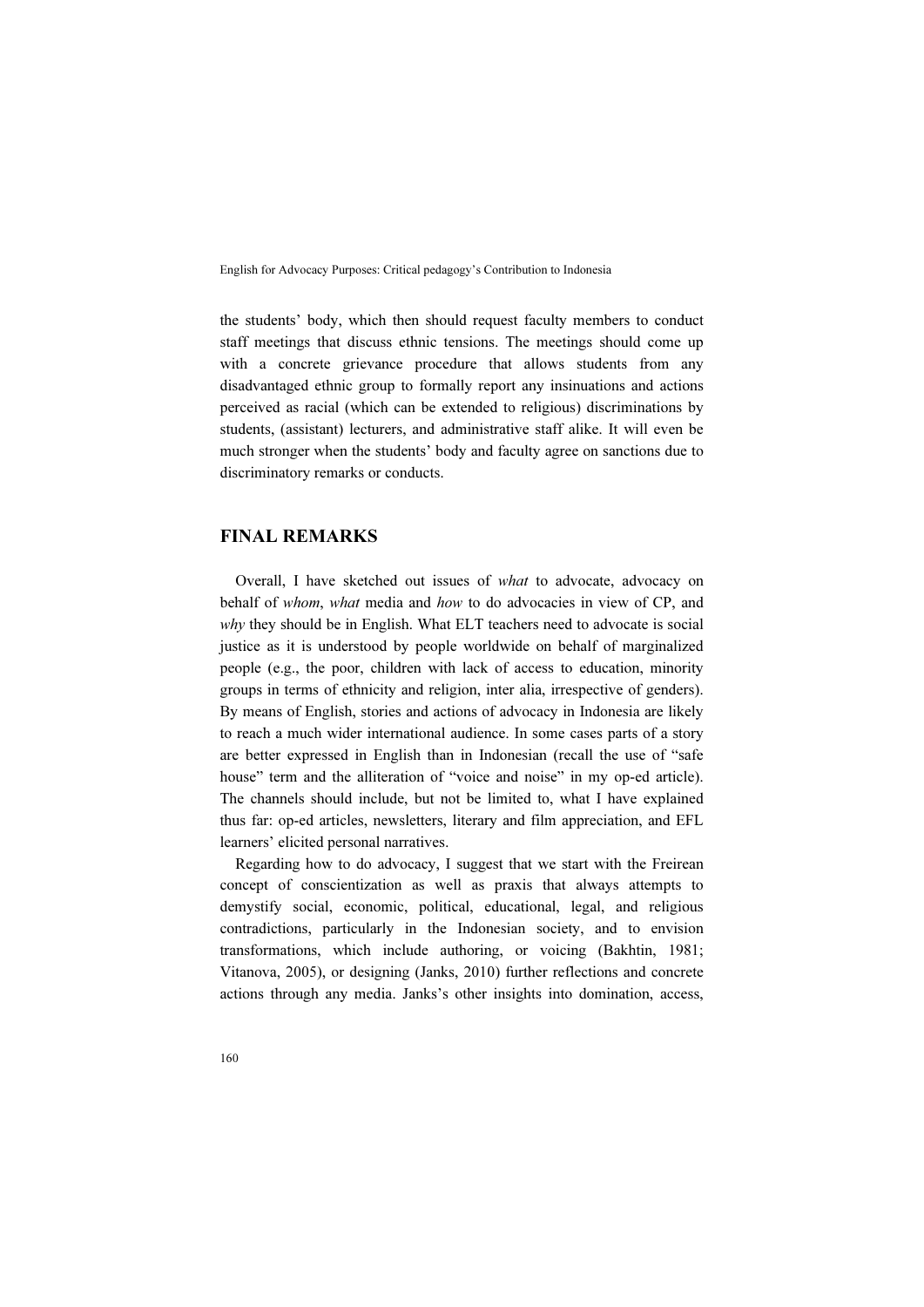and diversity also enrich our analyses on limitations and potentials (or resources) that any community has in order for its people, facilitated by educators, to empower themselves and fight against oppressions, especially through English language. In order for EFL learners (and teachers) to be able to scaffold the Freirean conscientization and Janks's insights through writing op-ed articles or critical newsletters, they need strategies like narrow and extensive reading, identifying and filling in gaps in a case, dictionary and concordance use, and the use of Google search tool. When it comes to extending our appreciation to literary and cinematic works and expanding our attention to learners' stories, social-critical theories help us engender social critiques and actions in real-world contexts including our EFL classrooms.

More broadly, English for Advocacy Purposes may be considered similar to other subcategories of English for Specific Purposes (ESP), e.g., Business English, English for Vocational Purposes, English for Academic Purposes (EAP), English for Air Traffic Controllers, English for Science and Technology, to name a few. Such ESP-related branches also require strategies like narrow and extensive reading, concordancing, and understanding text structure to scaffold language learning. Concerning the spirit, however, English for Advocacy Purposes is largely distinct from other economically market-driven or profession-driven (but very minimally conscience-driven) ESP subcategories mentioned earlier.<sup>12</sup>

In his conversation with Myles Horton, Paulo Freire once avowed:

A biology teacher must know biology, but is it possible just to teach biology? What I want to know is whether it's possible to teach biology without discussing social conditions… Is it possible to discuss, to study the phenomenon of life without

<sup>&</sup>lt;sup>12</sup> Fortunately, there is a growing literature on Critical Pragmatism in EAP (e.g., Harwood & Hadley, 2004), a middle position between critical and pragmatic EAP. That is, while acknowledging the necessity of acquiring academic norms (Pragmatic EAP), they believe that teachers and especially L2 student writers are to be given the opportunity to know alternatives of using and challenging the norms (Critical EAP). I thank Prof. Paul Kei Matsuda for sharing this issue with me.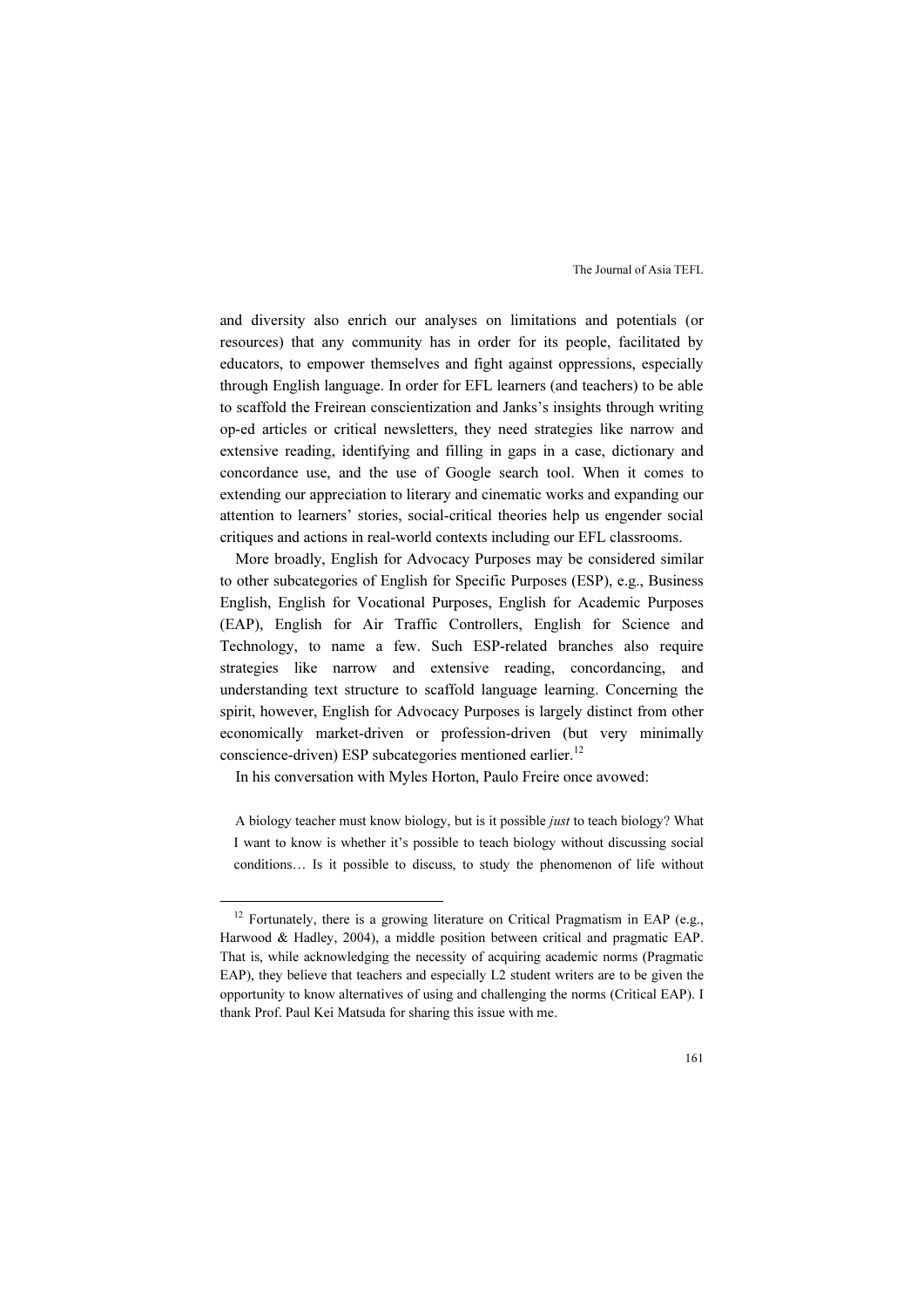discussing exploitation, domination, freedom, democracy, and so on [?] I think that it's impossible. (Horton & Freire, 1990, p. 104)

In the same way, if CP-inspired ESP or EFL teachers would like to teach English for learners of, say, biology, physics, or economics, they will use their CP bias to take sides with the exploited or the dominated in order for them to gain greater freedom and better realization of democracy. As Branch (2007) puts it, "[t]eaching… requires bias[es]… that should be understood not as a problem but as a goal" (p. 215). However, such biases, he adds, should always be trained, shaped, critiqued, and questioned.

English for advocacy purposes in Indonesia or elsewhere starts with the bias towards "the oppressed." By constantly questioning their biases, teachers will be more sensitive to critique such a buzz notion as "the oppressed" in CP. Recall that not only can members of minority groups such as the Indonesianborn Chinese be the oppressed, but also Javanese students can be subjugated to the interests of the majority of students of Chinese descent in EFL classrooms. A lot of work of questioning other biases (e.g., imposing exclusive use of English in EFL classrooms, using only non-spiritual views to practice CP) among others, lies ahead of teachers who are devoted to English for advocacy purposes.

### ACKNOWLEDGMENTS

I would like to thank the three anonymous reviewers, Prof. Suresh Canagarajah, I Nyoman Suka Sanjaya, Prof. Rod Pederson, Prof. Kiwan Sung, and Dr. Matthew Prior for their positive and critical feedbacks on earlier versions of this paper. I am also grateful to The Jakarta Post for giving me express permission to quote my own op-ed article (i.e., Voice and Noise in TDL Case) at length here (see Appendix A).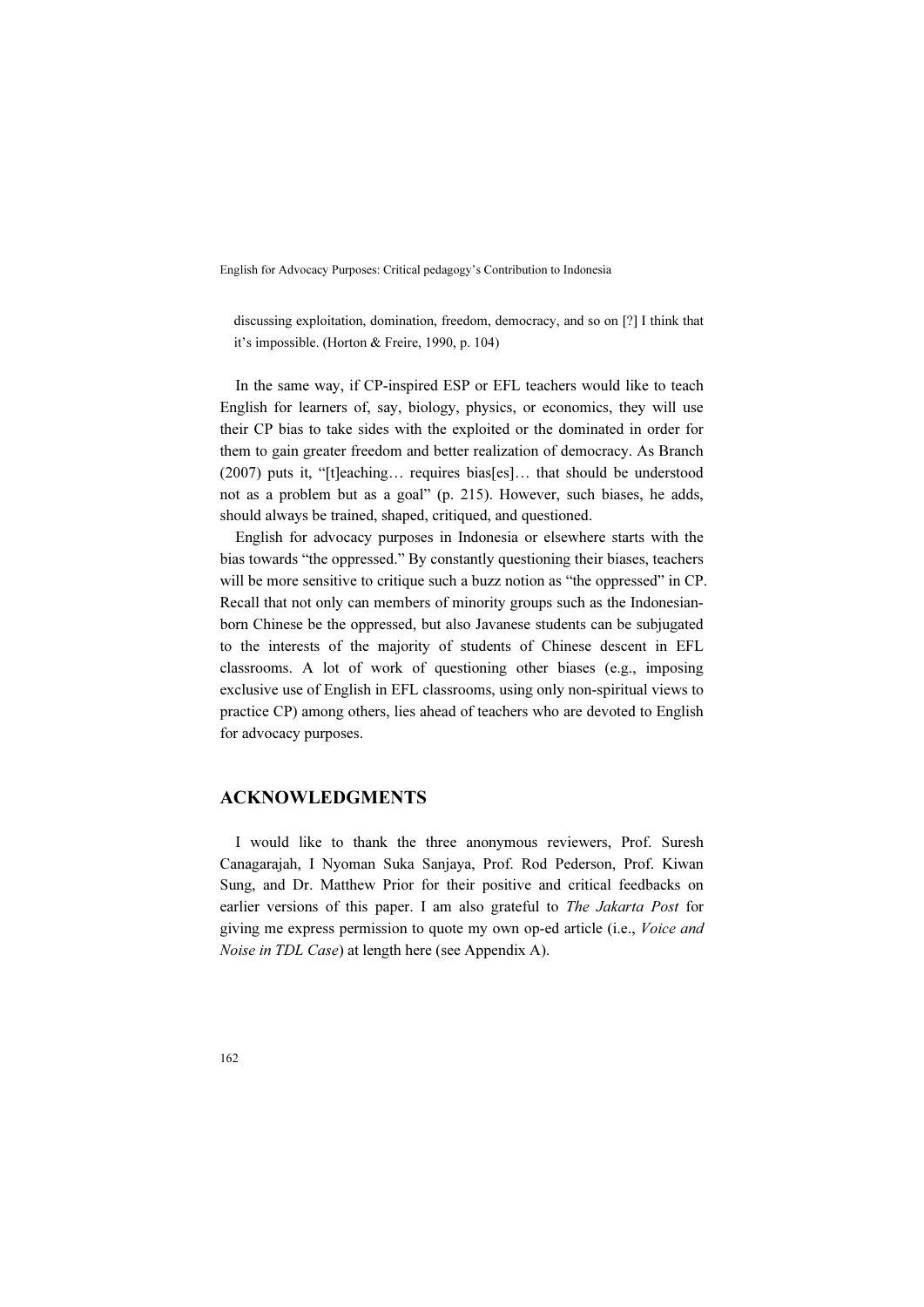## THE AUTHOR

Joseph Ernest Mambu is a lecturer in the Faculty of Language and Literature, Satya Wacana Christian University in Salatiga, Central Java, Indonesia, and is now doing his doctoral studies in the Applied Linguistics program at Arizona State University, Tempe, USA. His current research interests cover critical approaches to ELT, second language writing, and discourse analysis. His current publication includes Personalizing Critical Pedagogies in Foreign Language Education (2010). Email: joseph.mambu@staff.uksw.edu

# **REFERENCES**

- Bakhtin, M. M. (1981). The dialogic imagination (C. Emerson & M. Holquist, Trans.). Austin, TX: University of Texas Press.
- Bangun, S. C. (2011). Eksistensi pendidikan tinggi seni rupa Indonesia: Permasalahan dan alternatif pengembangannya [The existence of schools of plastic arts in Indonesia: Problems and alternatives for their growth]. In H. A. R. Tilaar, L. F. Paät, & J. P. Paät (Eds.), Pedagogik kritis: Perkembangan, substansi, dan perkembangannya di Indonesia [Critical pedagogy: Its growth, substance, and development in Indonesia] (pp. 157-182). Jakarta, Indonesia: Rineka Cipta.
- Blommaert, J. (2005). Discourse: A critical introduction. Cambridge, England: Cambridge University Press.
- Boshell, M. (2002). What I learnt from giving quiet children space. In K. E. Johnson & P. R. Golombek (Eds.), Teachers' narrative inquiry as professional development (pp. 180-194). Cambridge, England: Cambridge University Press.
- Bourdieu, P. (1990). In other words: Essays towards a reflexive sociology (M. Adamson, Trans.). Stanford, CA: Stanford University Press.
- Braine, G. (Ed.). (1999). Non-native educators in English language teaching. Mahwah, NJ: Lawrence Erlbaum Associates.
- Branch, K. (2007). Eyes on the ought to be: What we teach when we teach about literacy. Cresskill, NJ: Hampton Press, Inc.
- Brito, I., Lima, A., & Auerbach, E. (2004). The logic of nonstandard teaching: A course in Cape Verdean language, culture, and history. In B. Norton & K. Toohey (Eds.), Critical pedagogies and language learning (pp. 181-200).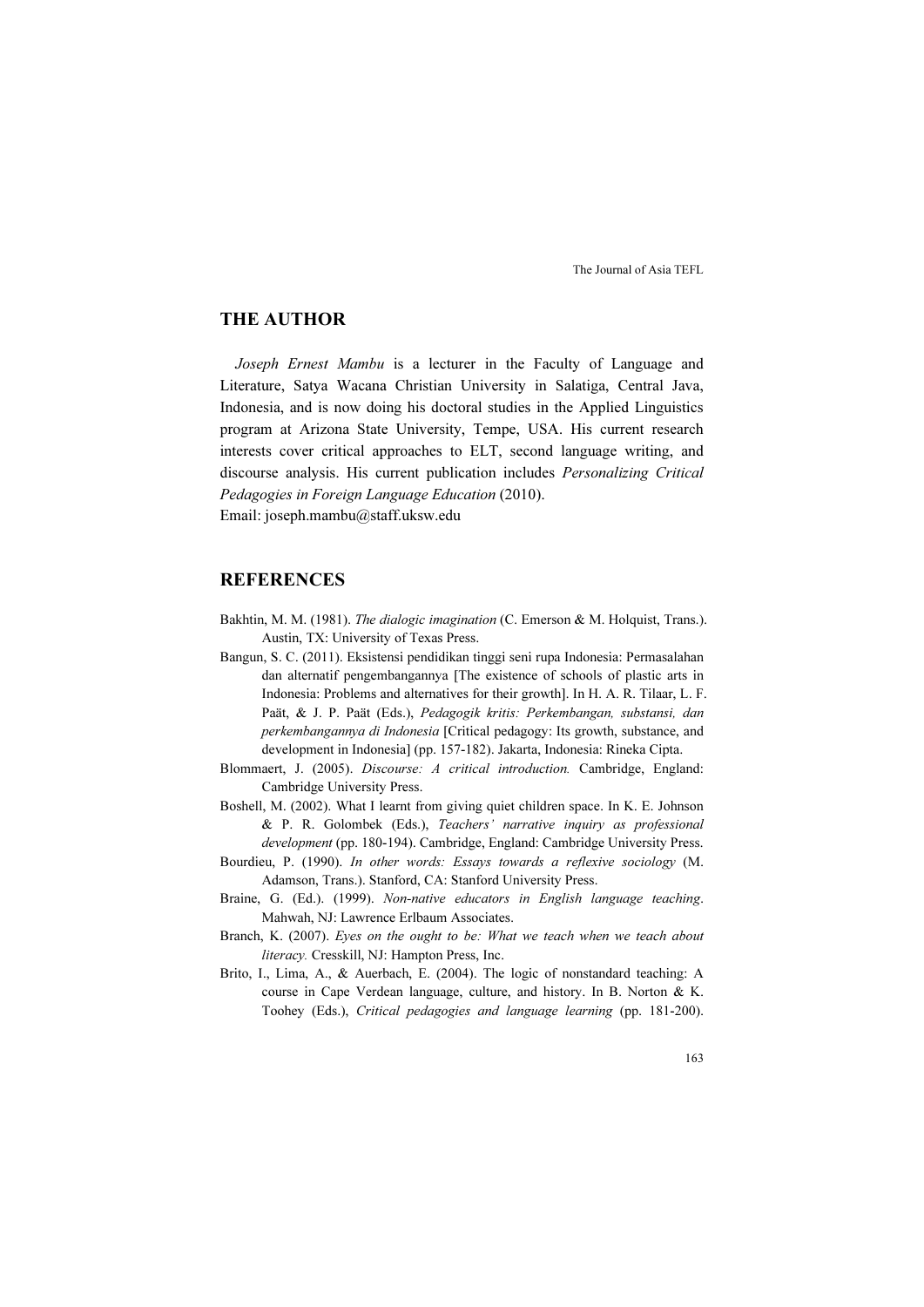Cambridge, England: Cambridge University Press.

- Brutt-Griffler, J., & Samimy, K. K. (1999). Revisiting the colonial in the postcolonial: Critical praxis for nonnative-English-speaking teachers in a TESOL Program. TESOL Quarterly, 33(3), 413-431.
- Canagarajah, S. (2004). Subversive identities, pedagogical safe houses, and critical learning. In B. Norton & K. Toohey (Eds.), Critical pedagogies and language learning (pp. 116-137). Cambridge, England: Cambridge University Press.
- Canagarajah, S. (2009). Introduction: New possibilities for the spiritual and the critical in pedagogy. In M. S. Wong, & S. Canagarajah (Eds.), Christian and critical English language educators in dialogue: Pedagogical and ethical dilemmas (pp. 1-18). New York, NY: Routledge.
- Chon, A., Perrin, J.,& Jugnot, G. (Producers), & Barratier, C. (Director). (2004). The Chorus [Motion Picture]. France: Miramax Films.
- Cotterall, S. (2005). 'It's just rules… that's all it is at this stage…'. In P. Benson & D. Nunan (Eds.), Learners' stories: Difference and diversity in language learning (pp. 101-118). Cambridge, England: Cambridge University Press.
- Cox, M. I. P., & Assis-Peterson, A. A. de. (1999). Critical pedagogy in ELT: Images of Brazilian teachers of English. TESOL Quarterly, 33(3), 433-452.
- Crookes, G. (2009). Values, philosophies, and beliefs in TESOL: Making a statement. Cambridge, England: Cambridge University Press.
- Esbenshade, J. L. (2002). My learning through journaling: Forgiveness as a source of power and the communication of voice in the classroom. In K. E. Johnson & P. R. Golombek (Eds.), Teachers' narrative inquiry as professional development (pp. 108-117). Cambridge, England: Cambridge University Press.
- Eulalia Adventi K. (2010, June). Modal usaha buat kaum papa [Entrepreneurial capital for the poor]. Intisari EXTRA, pp. 172-179.
- Fredricks, L. (2007). A rationale for critical pedagogy in EFL: The case of Tajikistan. The Reading Matrix, 7(2), 22-28.
- Freire, P. (2000). Pedagogy of the oppressed (M. B. Ramos, Trans.) (30<sup>th</sup> anniversary edition). New York, NY: Continuum Books. (Original work published 1968).
- Frye, D. (1999). Participatory education as a critical framework for an immigrant women's ESL Class. TESOL Quarterly, 33(3), 501-513.
- Gebhard, M., Harman, R., & Seger, W. (2007). Reclaiming recess: Learning the language of persuasion, Language Arts, 84(5), 419-430.
- Goffman, E. (1981). Forms of talk. Philadelphia: University of Pennsylvania Press.
- Goldstein, T. (2004). Performed ethnography for critical language teacher education. In B. Norton & K. Toohey (Eds.), Critical pedagogies and language learning (pp. 311-326). Cambridge, England: Cambridge University Press.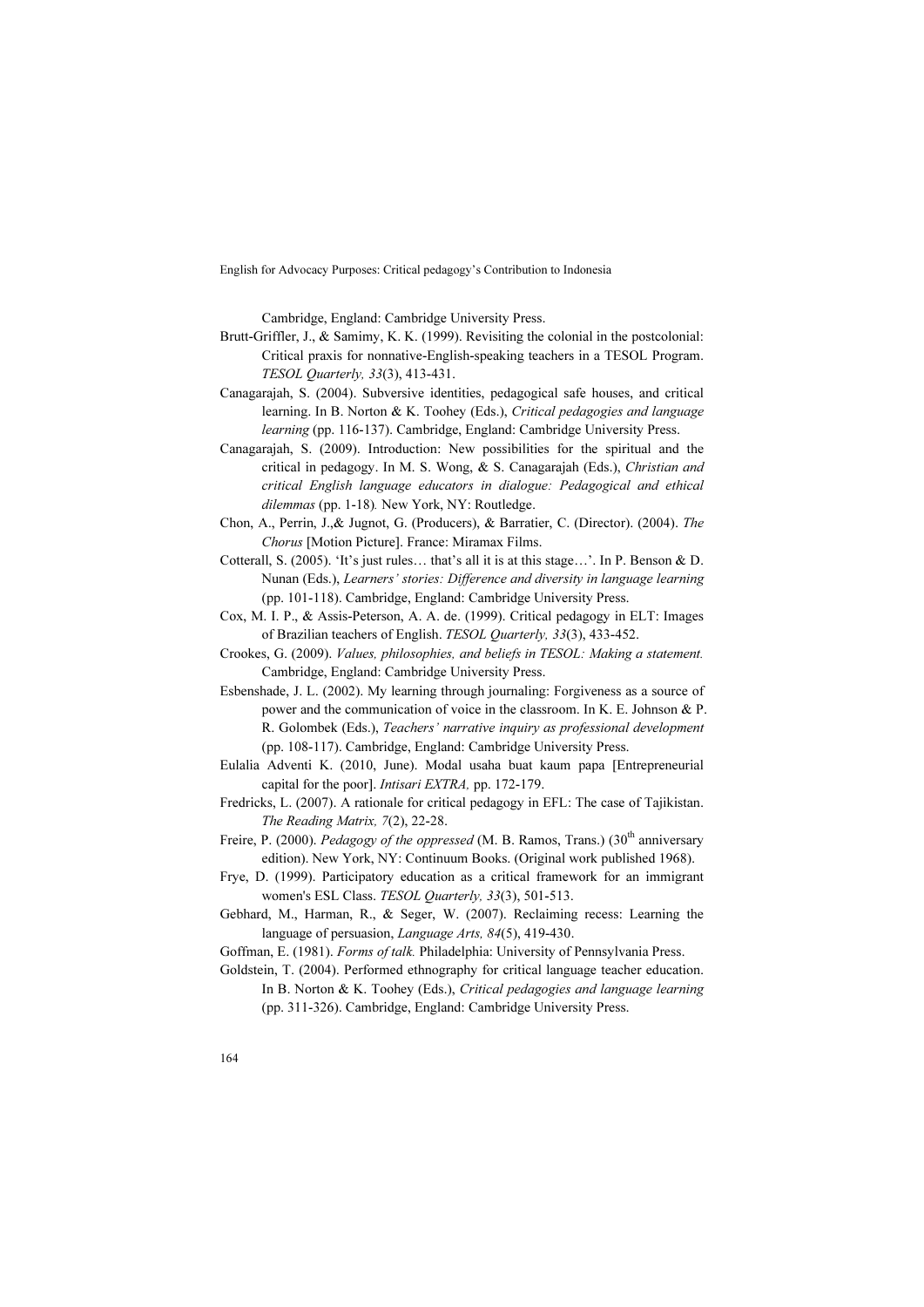- Hall, J. K. (2001). Methods for teaching foreign languages: Creating a community of learners in the classroom. Upper Saddle River, NJ: Prentice-Hall.
- Harwood, N., & Hadley, G. (2004). Demystifying institutional practices: Critical pragmatism and the teaching of academic writing. English for Specific Purposes, 23(4), 355-377.
- Hariyadi, A. (Producer). (2005). An answer from Kalibening. Indonesia: Metro T.V.
- Hayati, N. (2010). Empowering non-native English speaking teachers through critical pedagogy. TEFLIN Journal, 21(1), 78-89.
- Hilleson, M. (1996). "I want to talk with them, but I don't want them to hear": An introspective study of second language anxiety in an English-medium school. In K. M. Bailey & D. Nunan (Eds.), *Voices from the language classroom*: Qualitative research in second language education (pp. 248-275). Cambridge, England: Cambridge University Press.
- Horton, M., & Freire, P. (1990). We make the road by walking: Conversations on education and social change. Philadelphia, PA: Temple University Press.
- House, S. (2002). Who is in this classroom with me? In K. E. Johnson & P. R. Golombek (Eds.), Teachers' narrative inquiry as professional development (pp. 80-90). Cambridge, England: Cambridge University Press.
- Huang, S-Y. (2009). Global English and EFL learners: Implications for critical pedagogy. The Journal of Asia TEFL, 6(3), 327-350.
- Janks, H. (2010). Literacy and power. New York, NY: Routledge-Taylor & Francis.
- Jary, D., & Jary, J. (Eds.). (2000). Collins dictionary of sociology ( $3<sup>rd</sup>$  ed.). Glasgow, UK: HarperCollins.
- Johar, H., & Khan, G. (Producers) & Johar, K. (Director). (2010). My name is Khan [Motion Picture]. India: Dharma Productions.
- Johnston, B. (2009). Is dialogue possible? Challenges to evangelicals and nonevangelicals in English language teaching. In M. S. Wong, & S. Canagarajah (Eds.), Christian and critical English language educators in dialogue: Pedagogical and ethical dilemmas (pp. 35-45). New York, NY: Routledge.
- Karyanto, I. (2011). Sekolah Sanggar Anak Akar: Praksis alternatif pendidikan humanistik [The Sanggar Anak Akar school: An alternative praxis of humanistic education]. In H. A. R. Tilaar, L. F. Paät, & J. P. Paät (Eds.), Pedagogik kritis: Perkembangan, substansi, dan perkembangannya di Indonesia [Critical pedagogy: Its growth, substance, and development in Indonesia] (pp. 87-134). Jakarta, Indonesia: Rineka Cipta.
- Keane, W. (2001). Voice. In A. Duranti (ed.), Key terms in language and culture (pp. 268-271). Malden, MA: Blackwell Publishers.
- Krashen, S. (2004). The case for narrow reading. Language Magazine, 3(5), 17-19.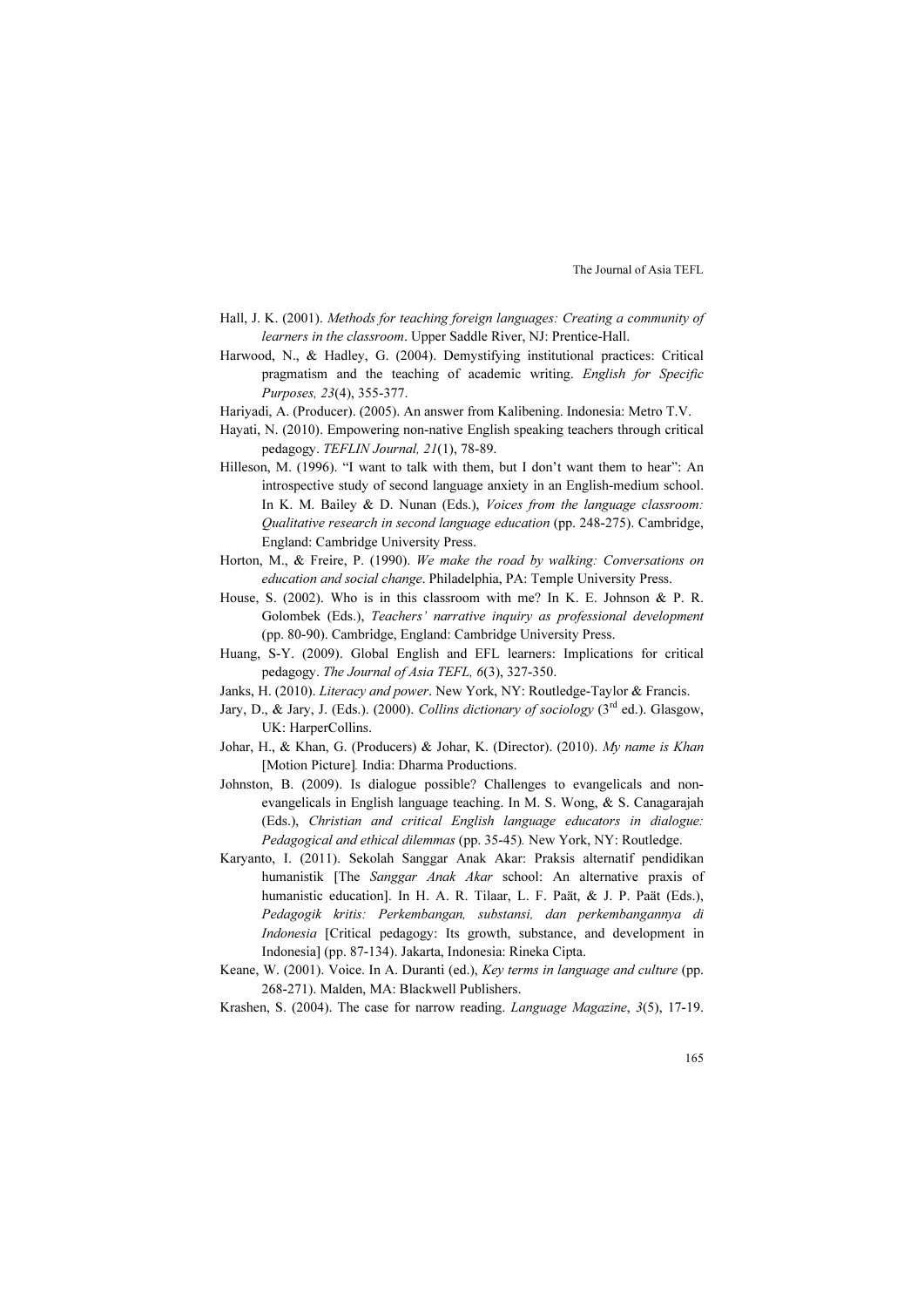Retrieved from: http://www.sdkrashen.com/articles/narrow/all.html. Last accessed: 10 February 2010.

- Kubota, R. (2004). Critical multiculturalism and second language education. In B. Norton & K. Toohey (Eds.), Critical pedagogies and language learning (pp. 30-52). Cambridge, England: Cambridge University Press.
- Kubota, R., & Lin, A. (2009). Race, culture, and identities in second language education: Introduction to research and practice. In R. Kubota & A. Lin (Eds.), Race, culture, and identities in second language education: Exploring critically engaged practice (pp. 1-23). New York, NY: Routledge.
- Lesmana, M. (Producer) & Riza, R. (Director). (2008). Laskar Pelangi [Motion Picture]. Indonesia: Jive! Collection.
- Lin, A. M. Y. (2004). Introducing a critical pedagogical curriculum: A feminist reflexive account. In B. Norton & K. Toohey (Eds.), Critical pedagogies and language learning (pp. 271-290). Cambridge, England: Cambridge University Press.
- Lin, A. M. Y., & Luk, J. C. M. (2005). Local creativity in the face of global domination: Insights of Bakhtin for teaching English for dialogic communication. In J. K. Hall, G. Vitanova & L. Marchenkova (Eds.), Dialogue with Bakhtin on second and foreign language learning: New perspectives (pp. 77-98). Mahwah, NJ: Lawrence Erlbaum Associates.
- Linguistics. (2011). In Encyclopedia Britannica ultimate reference suite. Chicago, IL: Encyclopedia Britannica.
- Maggay, M. P. (1996). Transforming society. Quezon City, the Philippines: The Institute for Studies in Asian Church and Culture.
- Mambu, J. E. (2009a). Thematic investigations with Indonesian EFL teachers: From descriptions to social critiques and beyond. *Indonesian Journal of English* Language Teaching, 5(1), 57-80.
- Mambu, J. E. (2009b). Triangulating "possible Englishes" at lexical and syntactical levels used in Indonesian EFL pre-service teachers' written narratives. The Journal of Asia TEFL, 6(2), 149-180.
- Mambu, J. E. (2010a). Personalizing critical pedagogies in foreign language education. Yogyakarta, Indonesia: Sanata Dharma University Press.
- Mambu, J. E. (2010b, May). Indonesian EFL learners exploring the issue of "oppression" in ELT. Paper presented at the 3<sup>rd</sup> CELC International Symposium in the National University of Singapore, Singapore.

Mambu, J. E. (2010c, July 22). Voice and noise in TDL case. The Jakarta Post, p. 6.

Manurung, B. (2007). Sokola Rimba: Pengalaman belajar bersama Orang Rimba [Sokola Rimba: A learning experience with Orang Rimba]. Yogyakarta,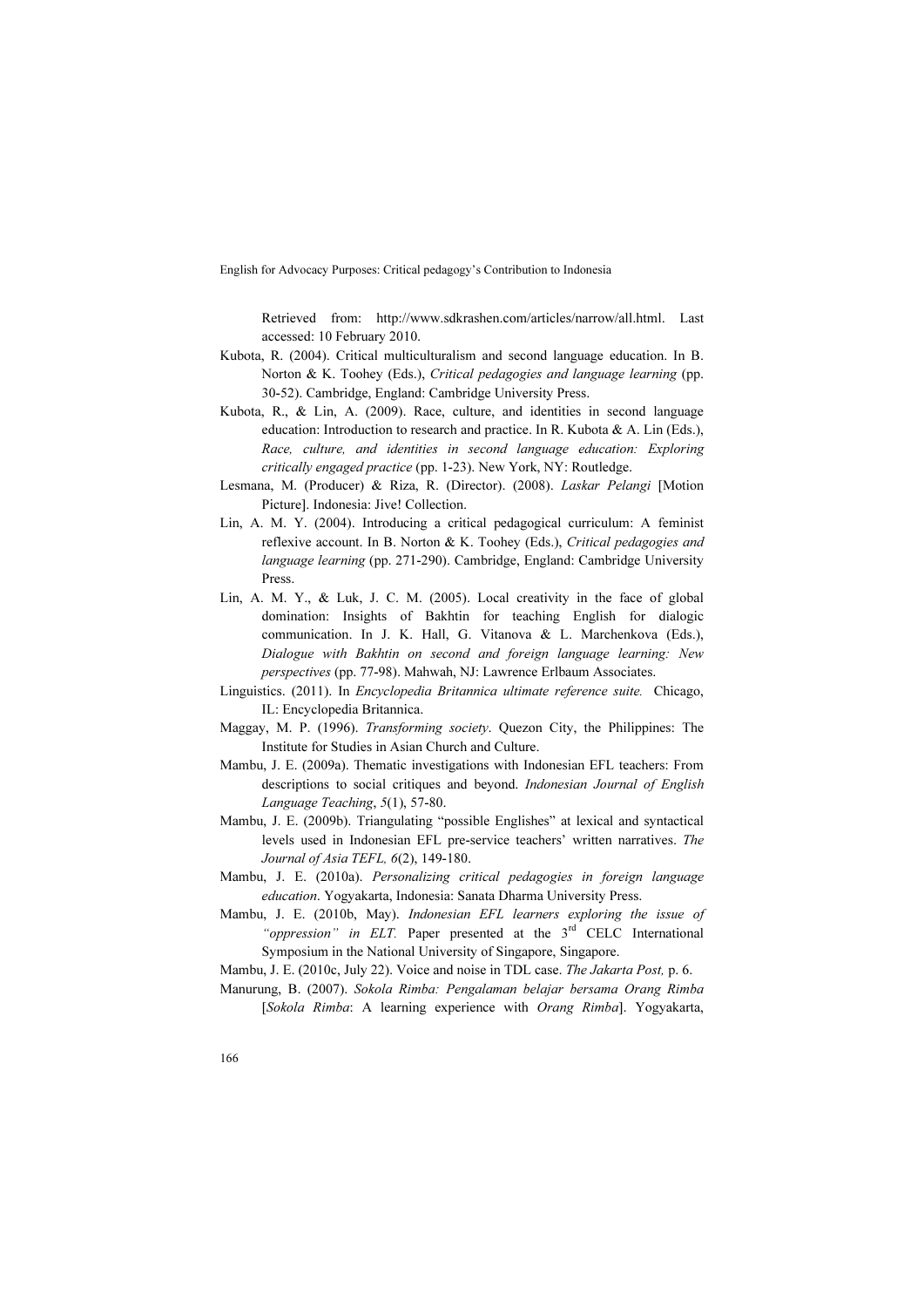Indonesia: INSISTPress.

- O'Keeffe, A., McCarthy, M., & Carter, R. (2007). From corpus to classroom: Language use and language teaching. Cambridge, England: Cambridge University Press.
- Paät, J. P. (2011). Pedagogik kritis dan pengajaran bahasa asing [Critical pedagogy and foreign language education]. In H. A. R. Tilaar, L. F. Paät, & J. P. Paät (Eds.), Pedagogik kritis: Perkembangan, substansi, dan perkembangannya di Indonesia [Critical pedagogy: Its growth, substance, and development in Indonesia] (pp. 211-240). Jakarta, Indonesia: Rineka Cipta.
- Pavlenko, A. (2007). Autobiographic narratives as data in applied linguistics. Applied Linguistics, 28(2), 163-188.
- Pennycook, A. (2004). Critical moments in a TESOL praxicum. In B. Norton & K. Toohey (Eds.), Critical pedagogies and language learning (pp. 327-345). Cambridge, England: Cambridge University Press.
- Sato, K. (2002). Seeking satisfaction. In K. E. Johnson & P. R. Golombek (Eds.), Teachers' narrative inquiry as professional development (pp. 150-162). Cambridge, England: Cambridge University Press.
- Schmitt, N., & Carter, R. (2000). The lexical advantages of narrow reading for second language learners. TESOL Journal, 9(1), 4-9.
- Shaw, P. A. (1996). Voices for improved learning: The ethnographer as co-agent of pedagogic change. In K. M. Bailey & D. Nunan (Eds.), Voices from the language classroom: Qualitative research in second language education (pp. 318-337). Cambridge, England: Cambridge University Press.
- Shi, L. (2002). A tale of names. In K. E. Johnson & P. R. Golombek (Eds.), Teachers' narrative inquiry as professional development (pp. 136-149). Cambridge, England: Cambridge University Press.
- Sholekhudin, M. (2010, June). Sekolah gratis di teras rumah [A gratis school under house terrace]. Intisari EXTRA, pp. 134-141.
- Spilchuk, B. (2009). Crossing borders and negotiating conflict: Lucian's story of teaching English from within the Singapore primary classroom. The Journal of Asia TEFL, 6(2), 53-76.
- Starfield, S. (2004). "Why does this feel empowering?": Thesis writing, concordancing, and the corporatizing. In B. Norton & K. Toohey (Eds.), Critical pedagogies and language learning (pp. 138-157). Cambridge, England: Cambridge University Press.
- Subkhan, E. (2011). Pedagogi kritis dan teknologi pendidikan [Critical pedagogy and educational technology]. In H. A. R. Tilaar, L. F. Paät, & J. P. Paät (Eds.), Pedagogik kritis: Perkembangan, substansi, dan perkembangannya di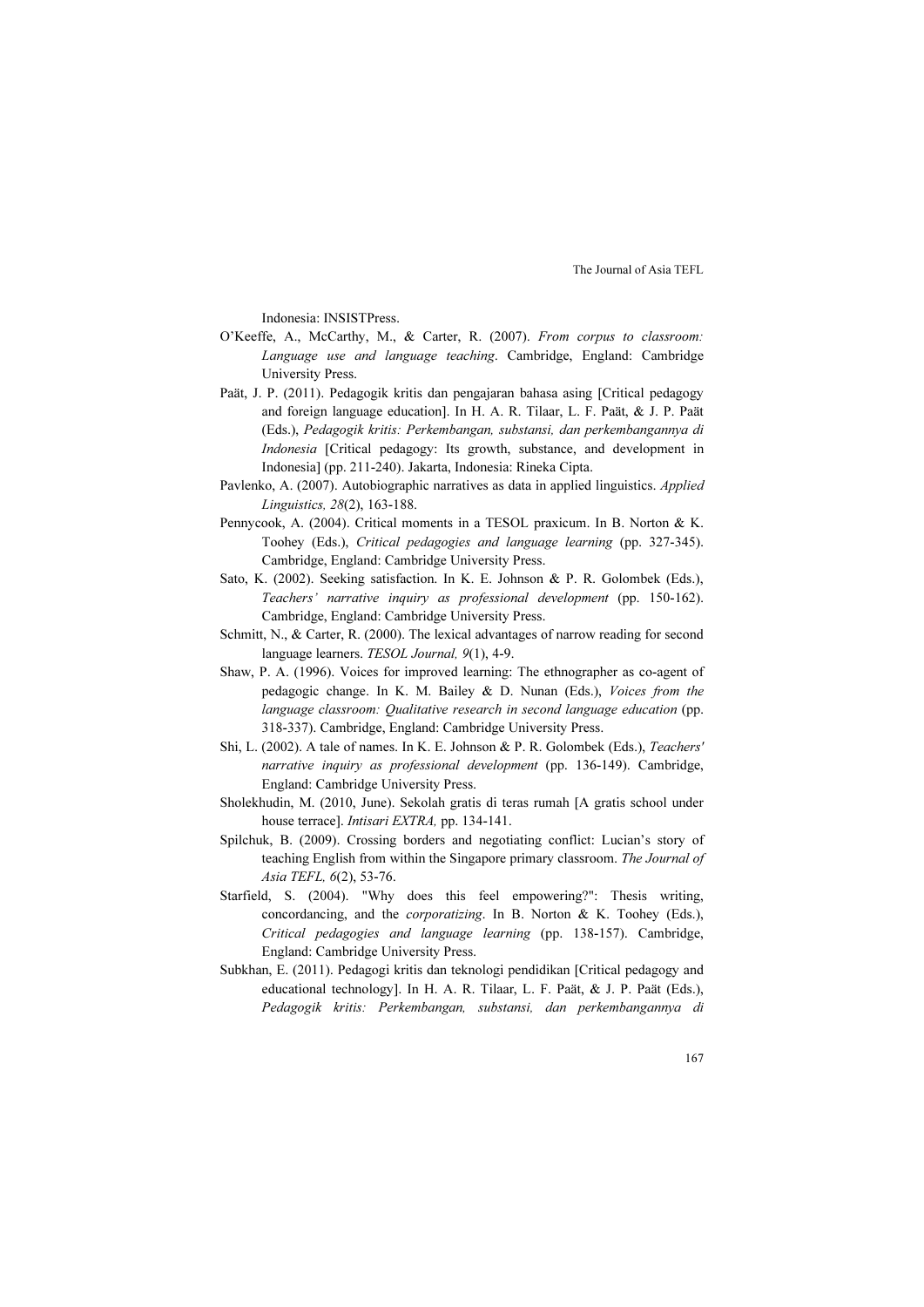Indonesia [Critical pedagogy: Its growth, substance, and development in Indonesia] (pp. 135-156). Jakarta, Indonesia: Rineka Cipta.

Sugiharto, S. (2011, 27 January). Respecting students' epistemic authority. The Jakarta Post. Retrieved from:

http://www.thejakartapost.com/news/2011/01/27/respecting-students' epistemic-authority.html.

- Tilaar, H. A. R., Paät, L. F., & Paät, J. P. (2011). Pedagogik kritis: Perkembangan, substansi, dan perkembangannya di Indonesia [Critical pedagogy: Its growth, substance, and development in Indonesia]. Jakarta, Indonesia: Rineka Cipta.
- Tsui, A. B. M. (1996). Reticence and anxiety in second language learning. In K. M. Bailey & D. Nunan (Eds.), *Voices from the language classroom: Qualitative* research in second language education (pp. 145-167). Cambridge, England: Cambridge University Press.
- van Lier, L. (1996). Conflicting voices: Language, classrooms, and bilingual education in Puno. In K. M. Bailey & D. Nunan (Eds.), Voices from the language classroom: Qualitative research in second language education (pp. 363-387). Cambridge, England: Cambridge University Press.
- Vitanova, G. (2005). Authoring the self in a non-native language: A dialogic approach to agency and subjectivity. In J. K. Hall, G. Vitanova, & L. Marchenkova (Eds.), Dialogue with Bakhtin on second and foreign language learning: New perspectives (pp. 149-169). Mahwah, NJ: Lawrence Erlbaum Associates.
- Wechsler, N. (Producer), & Caro, N. (Director). (2005). North country [Motion Picture]. The United States of America: Warner Bros.
- Wisudo, B. (2011). Literasi kritis, alternatif melawan pendangkalan pembelajaran di sekolah [Critical literacy, an alternative against shallow learning at school]. In H. A. R. Tilaar, L. F. Paät, & J. P. Paät (Eds.), Pedagogik kritis: Perkembangan, substansi, dan perkembangannya di Indonesia [Critical pedagogy: Its growth, substance, and development in Indonesia] (pp. 195-210). Jakarta, Indonesia: Rineka Cipta.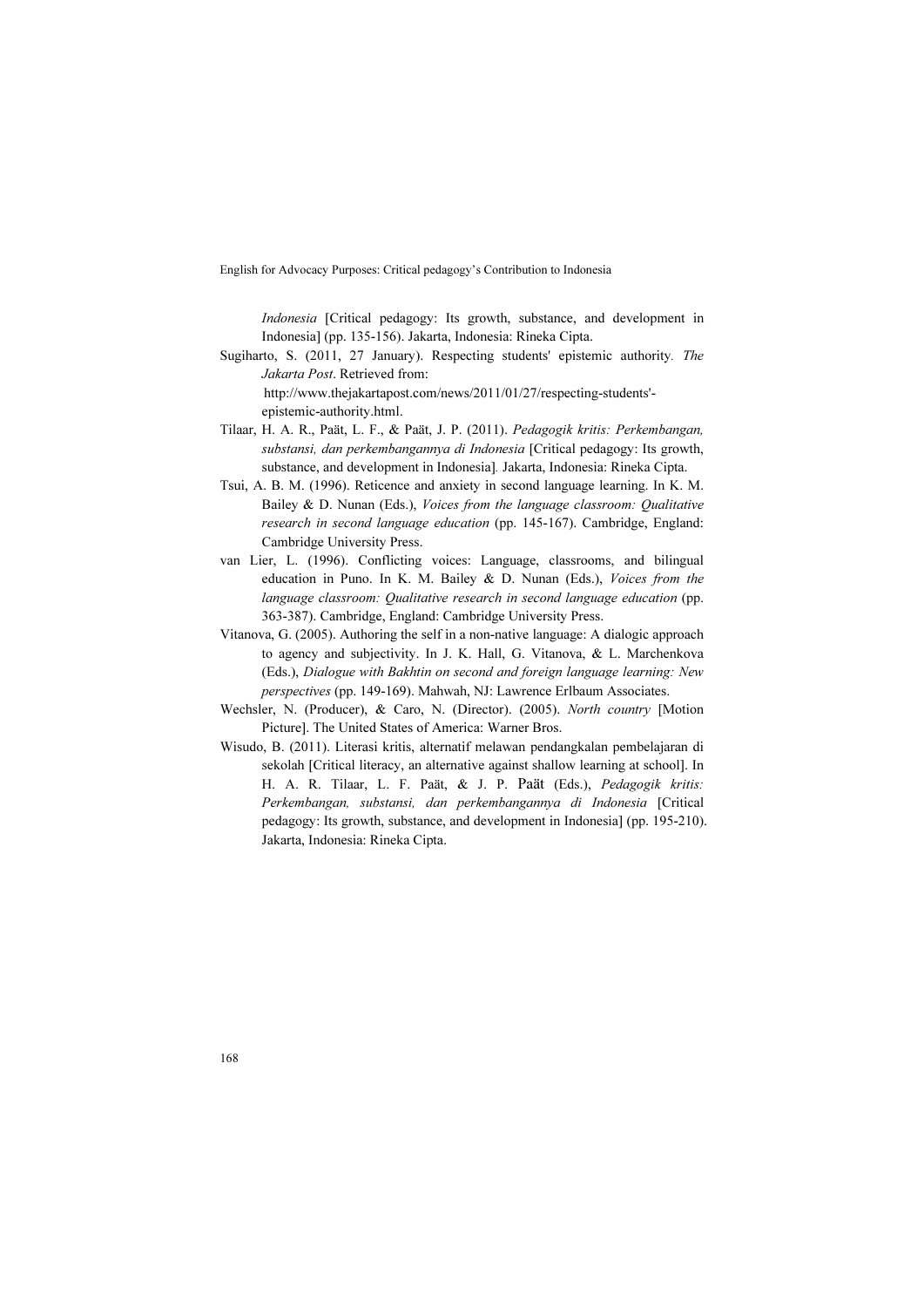# APPENDIX A

### Voice and Noise in TDL Case

In his glossary, a discourse analyst Jan Blommaert (2005) defines "voice" as "[t]he capacity to make oneself understood" (p. 255). Let me use this as a working definition and a starting point from which the discussion of the recent case of electricity basic tariff (TDL) unfolds.

We often hear that a government like that of Indonesia is one that does not listen to people's voices. Recently we were upset that the TDL had been increased by 10-15 percent on average as of July 1, 2010, which in fact is higher in view of some entrepreneurs.

Is the Indonesian government too deaf to listen to or understand people's voice regarding the TDL?

From a discourse perspective, people's voices resisting the soaring TDL prices, often represented by university students throughout Indonesia, ends up being deafening "noise" unpleasant for the government, albeit clearly (or even over) understood.

Were I a government official in charge of the TDL, like the PLN director or Coordinating Economic Minister Hatta Rajasa, I would say to student demonstrators, "I used to be a student activist myself; I'll just wait till you all become a government official like me! You'll get dizzy once you know a spate of variables are to be taken into account when deciding TDL."

Luckily Hatta has instructed PLN and industrial associations to review the TDL again together. And yet recall that Hatta was not originally an economist. So whether he could make himself fully understood by lay people when he explained the economic logic of bureaucracies is still very dubious, at least for now.

One of his bosses (Boediono) and certainly some of his assistants are economists. But when Hatta is to explicate again the government's decision to increase the TDL, whose voice will he represent?

Webb Keane (2001) has another definition of voice: "The linguistic construction of social personae, addresses the question 'Who is speaking?' in any stretch of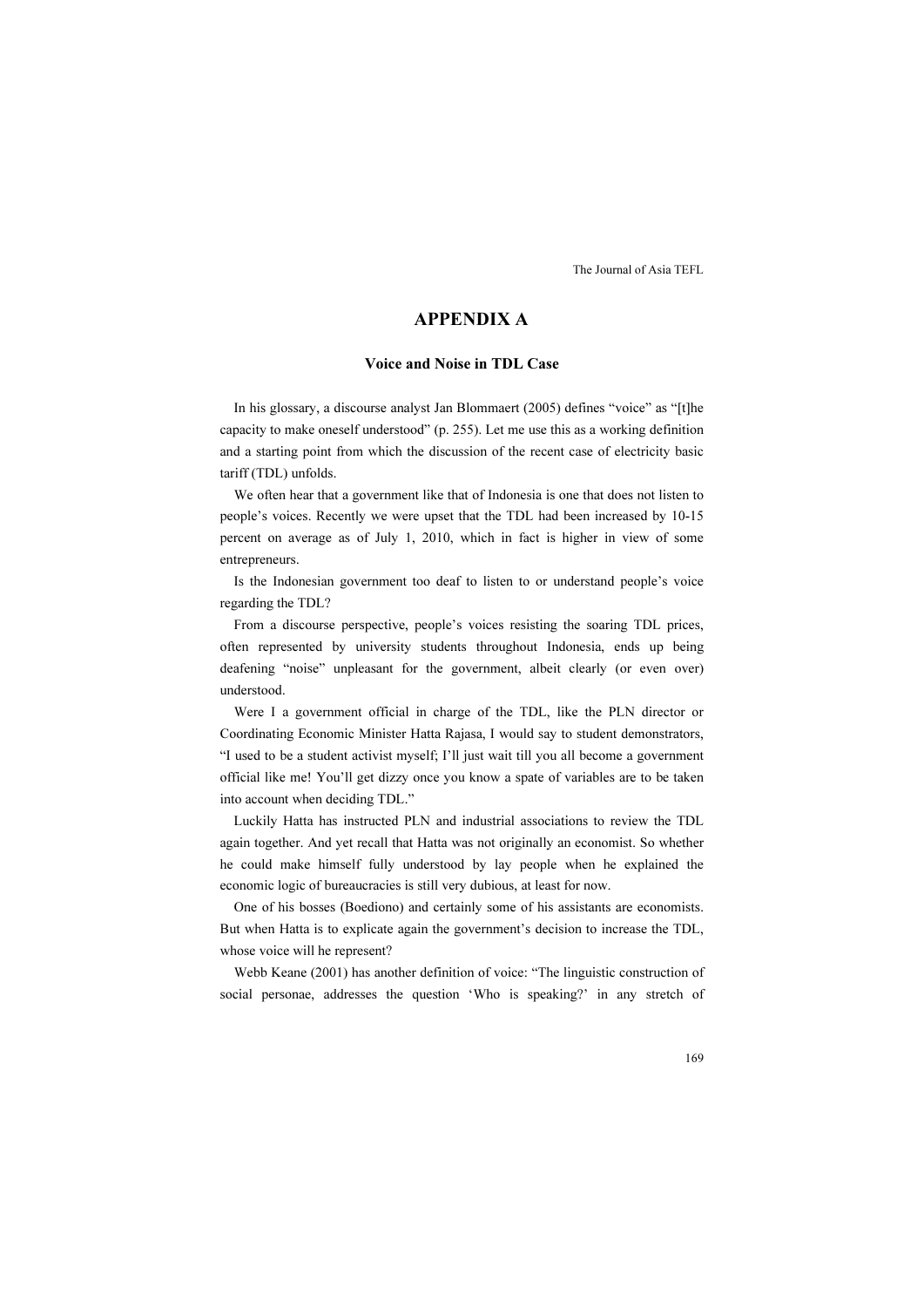discourse" (p. 268).

In Hatta's case, it might be him who does the speaking about the economic rationale to increase the TDL but part (if not most) of the substance that he utters is that of the economists who have (in)direct official power as policy makers under (or above) their own authority.

In light of Erving Goffman's (1981) Forms of Talk, if Hatta understands fully what he authorized and announced to the public concerning the rising TDL, he is the coauthor of the policy. By political default, he is also the principal as he is one of the policy makers stipulating the policy. But if he simply follows the voice of economists' favoring the soaring TDL, he is merely an animator or the economists' mouthpiece.

Regardless of whether Hatta is an animator, he seems to have been much more in support of some of the economists' voices than that of the lay (non-economist) people like me.

I hope there are still some other economists whose voice is in favor of the lay people.

For the lay people, the logic (or voice) of economists surrounding the current inner circle of power is noise – it may be partly understood, if at all, but repulsive to hear. And why on earth have political figures and many parliament members listened to such noise?

What I suspect is the strong likelihood that many political figures are doubleminded. They have promised to stand up for people's voice(s) and rights, especially during campaigns but they either do not know (yet) or then do not bother knowing which people to defend.

To resolve this double-mindedness, I would suggest that those officials not knowing (yet) which people to stand up for realize that they might not have been raised in low-income families. Hence, they need to stay with poor families in a slum area or a rural village for at least one night with no or very minimal escort from fellow officials, police officers, the Public Order Agency, or soldiers (cf. the Jika Aku Menjadi [If I were poor] program on TransTV). Concentrate on listening to these poor people's voice(s), not all the dignitaries' noise.

If they used to live in poverty themselves, they need to remember that the pampered life as government officials is not going to be eternal. Besides, the luxurious life is not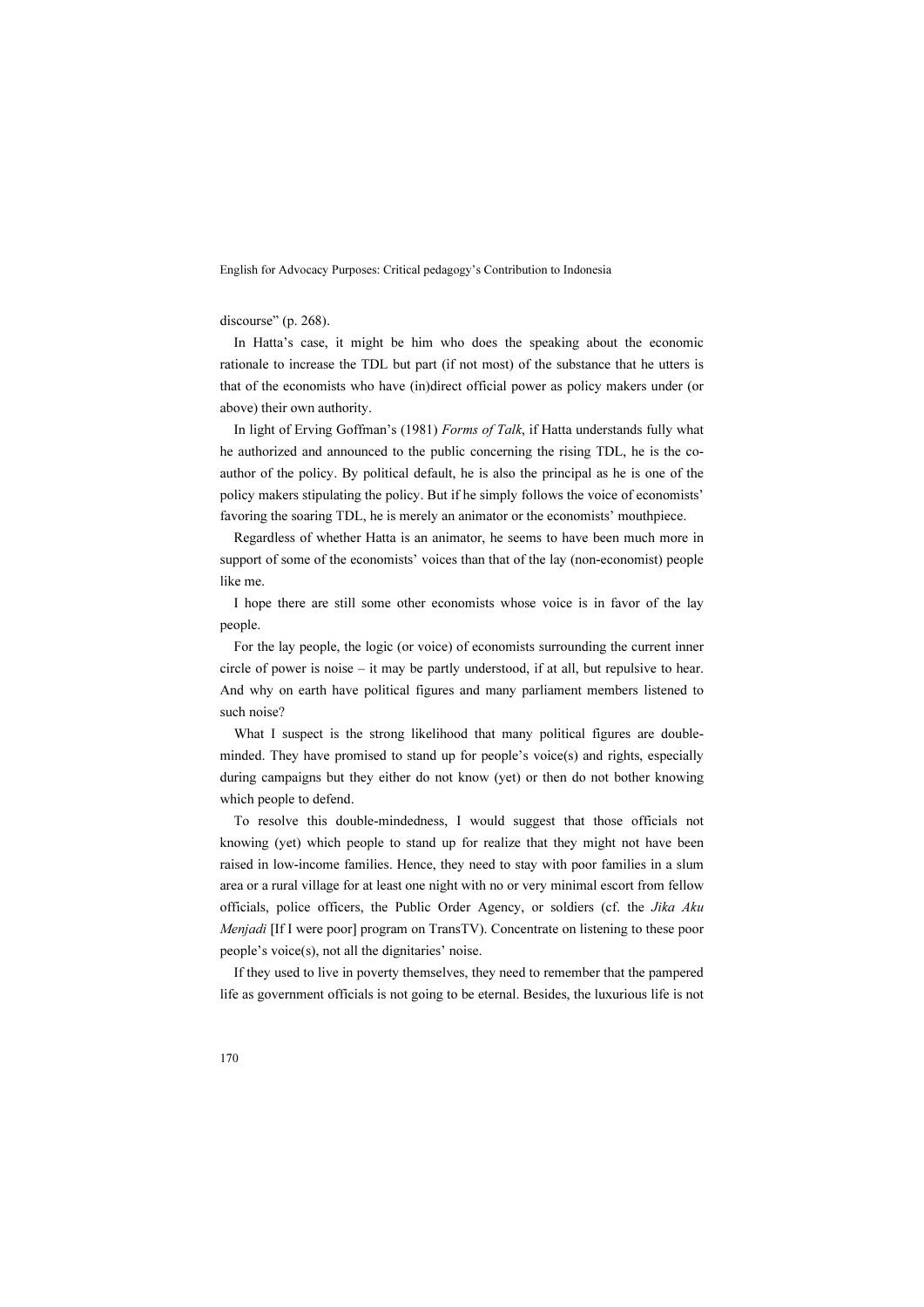to justify them to discredit those who are not (yet) as fortunate as them. Their backgrounds as poor people themselves should not be the reason for them to redeem their past by greedily accumulating wealth but rather be the means for them to keep empathizing with those still living in poverty and finding it extremely difficult to pay the present TDL, in particular.

More broadly, a voice-noise interface should be based on the assumption that the former conforms to the true conscience and the latter is the conscience's foe: purely economic logic, if not economic logical fallacy.

Wanted: Economists, government officials, and parliament members who have the voice and the capacity to make themselves understood, not in a noisily animating (parrot-like) way but in an authorial and principal manners as enlightened by the true conscience, which takes side with justice for all people and does not indiscriminately increase TDL. (Mambu, 2010c, p. 6)

### APPENDIX B

### The Spirit Of Giving

It's been chilly in the past few nights. Last night was the peak: our stomachs were filled with air and we need to "coin" each other [or kerokan in Javanese] [...]. We felt so miserable that we couldn't sleep until 3 a.m. [...] But what about people around us who do not have blankets and comfy beds? [...] I could not imagine how afflicted pedicab drivers and homeless people have been from day to day; how they and their children caught a cold and could not sleep last night because they could not buy blankets and cajuput oil.

Thinking about pedicab drivers, I am aware of many people's opinions: "Well, the only things they do are waiting and sleeping." "Ah, we are also in a difficult situation. Let me think of my own family first." "Why ride on a pedicab? We have motorbikes already." "It's their own faults; why should they become pedicab drivers in the first place?" Every time I pass through a bunch of pedicab drivers, I become sad, looking at their pitiful faces. They always look at pedestrians' faces, hoping that they would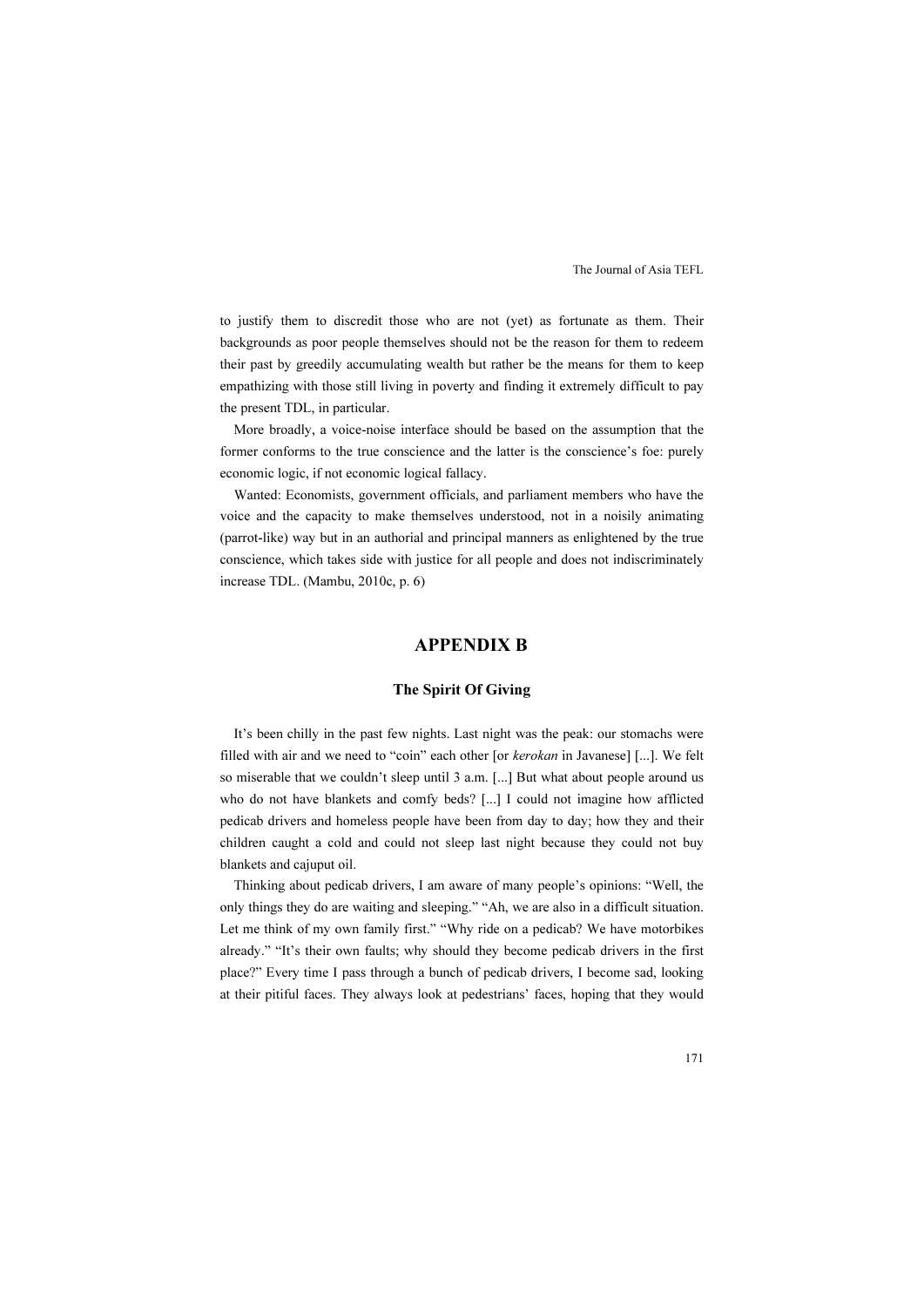ride on their pedicabs. Unfortunately, many pedestrians now prefer *angkot* or *ojek* [machine-driven vehicles] to *becak* (pedicab/trishaw). Many pedestrians are not polite. Pedicab drivers offer their service politely but the pedestrians pretend to hide their faces or not to hear the offer. Not only have pedicab drivers had difficulty in earning money, but they have also been treated inhumanely by those who are purportedly educated. Becoming pedicab drivers [at times] are not their choices; they are conditioned to be like the way they are now. Their parents might have been pedicab drivers themselves and driving *becak* is the only skill they know. Their parents have no money to afford their children's schooling. Perhaps they went to school, but they couldn't follow the lesson as they lacked in nutrition and were hungry. When hungry, having stomachache and eyes seeing stars, how could they learn? They were not as fortunate as us whose parents support and motivate us to be successful people, whose parents provide money to buy us books and pay for our private courses [apart from school tuition and fees]. If [pedicab drivers] were to change profession, who would give them capital or money or a gratis course? And now with the soaring cost of living and the ever-waning interest in becak, the vicious cycle is even more difficult to be broken.

[...] John the Baptist once said, "The man with two tunics should share with him who has none, and the one who has food should do the same" (Luke 3:11 NIV). He did not imply to say this only to very rich people who probably had 10 tunics. How much clothing do we have? We must have a lot, not only 2, right? Even those having two are asked to give, let alone those whose clothing is contained in more than one wardrobe. Paul once stated: "… as servants of God we commend ourselves in every way: … poor, yet making many rich…" (2 Corinthians 6:4a, 10b).

Some relatives of mine show their Christian zeal for proselytizing people – pedicab drivers, parking attendants, etc. I was once cynical about it, saying: How would they listen to the gospel if they haven't eaten? It was said that the foundation of Christianity is love, but why on earth haven't many Christians paid attention to the poor's hunger?

There is a very huge and luxurious church in Solo. Some of its visitors own ostentatiously lavish cars. Some of its female visitors wear miniskirts and posh shoes. But I am confused, "What does the church teach them? Lo and behold, some pedicab